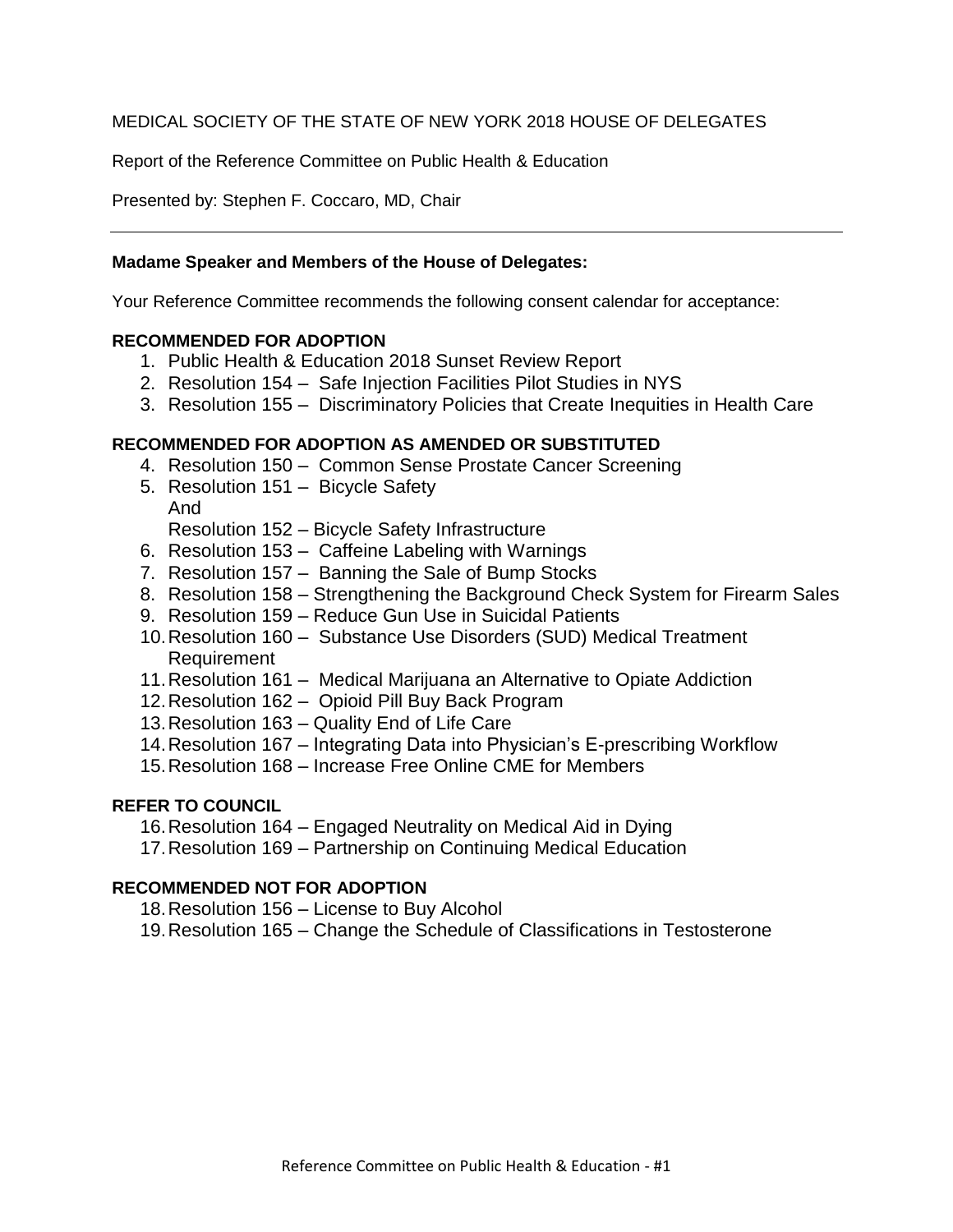1 1. 2018 Sunset Review Report for Public Health and Education 

#### **THE REFERENCE COMMITTEE RECOMMENDS THAT THE 2018 SUNSET REVIEW REPORT FOR PUBLIC HEALTH AND EDUCATION BE FILED.**

 The 2018 Sunset Report contains policies that are ten years old and these policies were reviewed by MSSNY's Public Health Committees. Your Reference Committee recommends that the report be filed.

2. RESOLUTION 154 - SAFE INJECTION FACILITIES PILOT STUDIES IN NYS

## **THE REFERENCE COMMITTEE RECOMMENDS THAT RESOLUTION 154 BE ADOPTED.**

 Resolution 154 urges 1) that the Medical Society of the State of New York support pilot studies to assess the role of Safe Injection Facilities in New York State as a component of expansion of drug user health programs; 2) and that any pilot study include New York City and two other areas outside NYC; 3) and that such pilot studies on Safe Injection Facilities include a publicly disclosed report of outcomes and that the pilots provide screening, support and referral for treatment of substance use disorders, co-occurring medical and psychiatric conditions, and provide education on harm reduction strategies including but not limited to Naloxone training. Your Reference Committee heard testimony in support of this resolution. Your Reference Committee learned that at the 2017 MSSNY House of Delegates, the house unanimously passed a resolution asking that the AMA conduct a study of Safe Injection Facilities. However, the AMA House of Delegates, did not adopt the MSSNY resolution because the Massachusetts Medical Society had already done a study, and therefore, adopted a resolution that called upon pilot studies be conducted across the nation. Upon receiving this information, the MSSNY Committees on Infectious Diseases and the Addiction and Psychiatric Medicine joined together in sponsoring the resolution so MSSNY would have similar policy. Both committees learned that the Harm Reduction Coalition indicated that countries that have SIF saw reductions in syringe sharing, increases in safer injection behaviors, reductions in public disorder, increased use of detox and addiction treatment, and significant reduction in fatal overdoses. The Harm Reduction Coalition also indicated that SIF are associated with reductions in risk behaviors. Using mathematical modules, the estimated economic costs and benefits to establish a SIF in San Francisco, showed that there were significant savings from averting HIV and hepatitis C infections, reduced skin and soft tissue infection, averted overdose deaths and increased medication assisted treatment. Your Reference Committee learned that these facilities do not allow an individual to bring in their own drugs; but understands that there would have to be significant changes in NYS penal law to allow facilities to have products available for individuals that use these facilities. Your Reference Committee also learned that there is legislation pending in the New York State Legislature to authorize these facilities and also learned that safe injection facilities are recommended by the Governor's New York State Task Force to End the HIV Epidemic by 2020. Your Reference is supportive of pilot studies, with a report of of outcome data in relation to these facilities. Therefore, your Reference Committee recommends adoption of this resolution.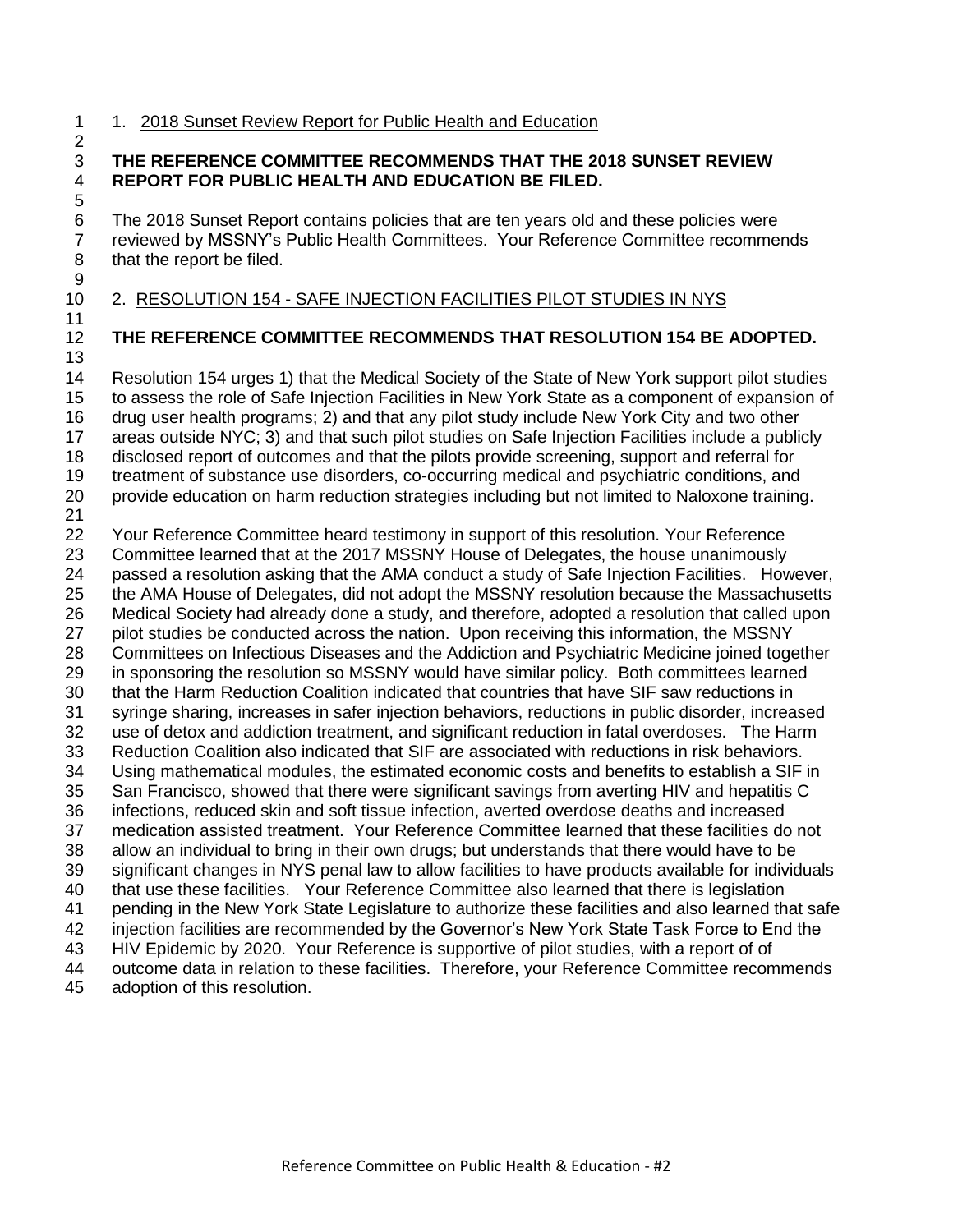#### 3. RESOLUTION 155 - DISCRIMINATORY POLICIES THAT CREATE INEQUITIES IN HEALTH CARE

- -
- 

**THE REFERENCE COMMITTEE RECOMMENDS THAT RESOLUTION 155 BE ADOPTED.**

 Resolution 155 1)urges that the Medical Society of the State of New York speak against policies that are discriminatory and create even greater health disparities in medicine;

2) and that the Medical Society of the State of New York be a voice for New York's most

vulnerable populations, including sexual, gender, racial and ethnic minorities, who will suffer the

 most under such policies, further widening the gaps that exist in health and wellness in our nation;

- 3) and that a copy of this resolution be transmitted to the American Medical Association for its consideration.
- 

Your Reference Committee heard testimony in support of this resolution. Your Reference

Committee notes that there were several representatives of the MSSNY Health Disparities

17 Committee that spoke in favor of this resolution. Your Reference Committee learned that on

January 19, 2018, the Department of Health and Human Services announced that the Office for

Civil Right has proposed a new rule to enforce 25 existing statutory conscience protections and

would allow physicians and other health care provider to opt out of performing certain

procedures due to a conscience provisions. This action will reverse policies put in place under

 President Barack Obama about non-enforcement of these existing rules. The new division, which will be part of the HHS Office for Civil Rights, will not only accept complaints from health-

care professionals but will be responsible for ensuring that hospitals, clinics and other

institutions across the country are accommodating their beliefs. There have previously been

statutory attempts in various states to allow discrimination against LGBTQ people, including in

healthcare settings. Additionally, there are a number of women's and LGBTQ rights and

 physician groups that have expressed worry that policies could further discriminate against vulnerable populations and worsen inequities within health care. Your Reference Committee

 notes that this resolution does not ask MSSNY to oppose the creation of this office, nor does in discuss the provisions for enforcement. What this resolution asks MSSNY to do is to speak out

 on policies that are discriminatory and that MSSNY be a voice for society's most vulnerable patients. Based on the resolves of this resolution, your Reference Committee recommends adoption.

 4. RESOLUTION 150 - COMMON SENSE PROSTATE CANCER SCREENING 

**THE REFERENCE COMMITTEE RECOMMENDS THE FOLLOWING:**

- **RECOMMENDATION A:**
- 

 **THAT THE FOLLOWING SUBSTITUTE AMENDMENT BE ACCEPTED INSTEAD OF ORIGINIAL RESOLUTION 150:**

 **RESOLVED, THAT MSSNY AMEND POLICY 125.996** *SCREENING PROGRAMS AND INTERVENTIONS MOST BENEFICAL TO IMPROVING THE OVERALL HEALTH OF THE PUBLIC:* 

 *8) Prostate Cancer Screening and Treatment in high risk individuals and populations to read as follows:*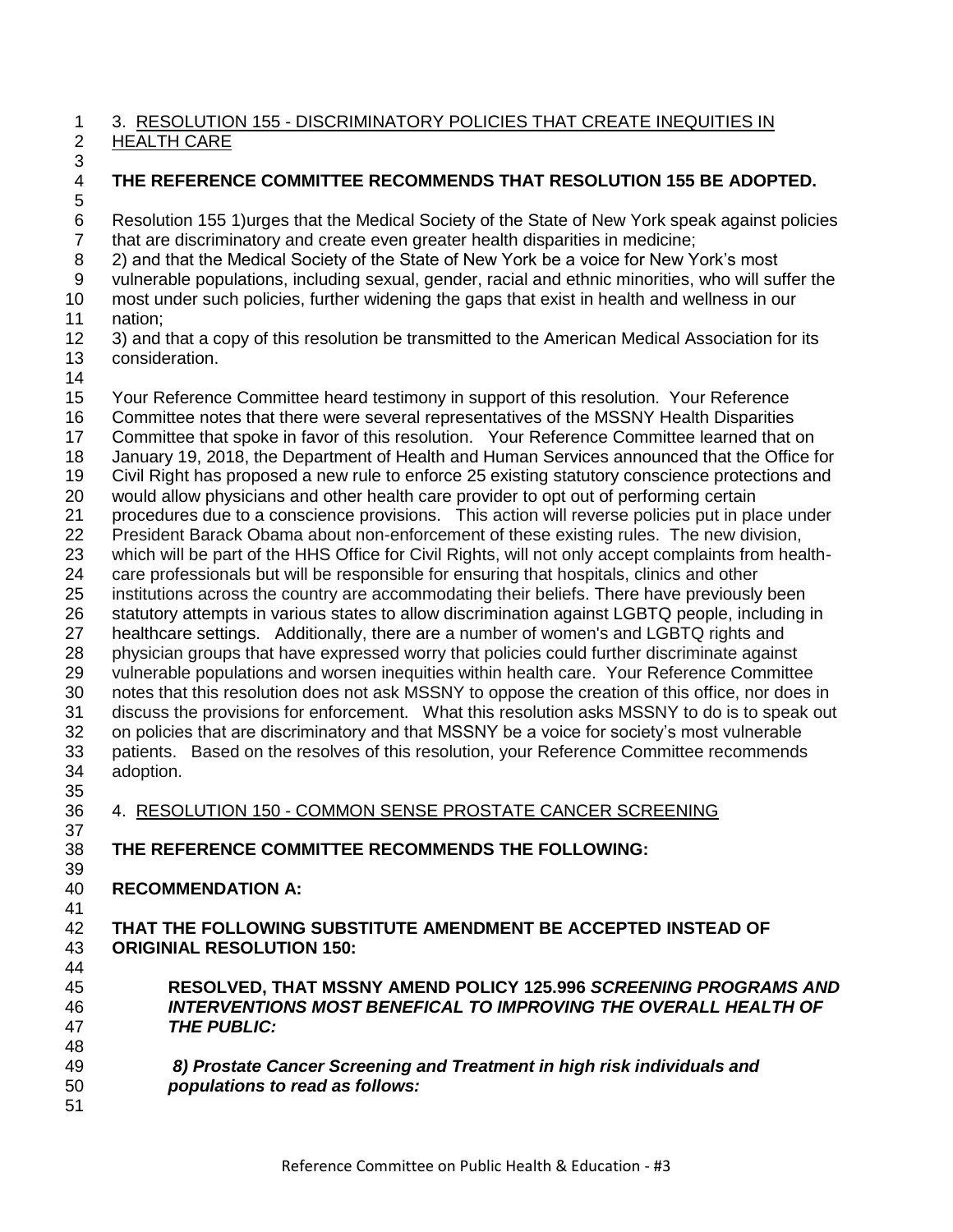**Physicians should have an informative discussion about the risk of prostate cancer with their male patients at age 40 and identify those patients who are at higher than average risk based on family history, race, ethnicity, lifestyle factors and other chronic illnesses.**

 **Physicians should offer male patients, at age 45 who are at higher risk and age 50 for average or low risk, yearly testing, including but not limited to, serum PSA and the digital rectal exam. Patients should be referred to a specialist if findings suggest the possibility of prostate cancer.**

#### **RECOMMENDATION B:**

# **THE REFERENCE COMMITTEE RECOMMENDS THAT RESOLUTION 150 BE ADOPTED**

## **AS AMENDED.**

 Resolution 150 urges 1) that physicians should have an informative discussion about the risk of prostate cancer with their male patients at age 40 and identify those patients who are at higher than average risk based on family history, race, ethnicity, lifestyle factors and other chronic illnesses;

2) and that physicians should offer male patients, at age 40 for higher risk and age 50 for

average or low risk, yearly testing, including but not limited to, serum PSA and its various

available subtypes, as well as MRI imaging and genomic testing when appropriate, with or

 without digital rectal exam, and be referred to a specialist if findings suggest the possibility of prostate cancer

3) and that all patients diagnosed with prostate cancer have available to them all accepted

 methods of risk stratification to best determine appropriate treatment including the judicious use of active surveillance protocols.

 Your Reference Committee heard testimony in support and opposition to this resolution. Your 30 Reference Committee learned that the American Cancer Society recommends that "men should have a chance to make an informed decision with their health care provider about whether to be screened for prostate cancer. The decision should be made after getting information about the uncertainties, risks, and potential benefits of prostate cancer screening. Men should not be screened unless they have received this information. After the discussion about screening, those men who want to be screened should be tested with the prostate specific antigen (PSA) blood test. The digital rectal exam (DRE) may also be done as a part of screening. Your Reference Committee also learned that the ACS recommends that testing be done on men 50 and over if they are average risk and 45 and over if high risk. The ACS also recommends that physicians should discuss with patients at age 50 for men with at least a 10-year life expectancy and then periodically. Since MSSNY Policy 125. 996 was originally crafted by MSSNY's Heart, Lung, Cancer Committee, and because that committee had originally supported the use of the ACS guidance in regards to prostate screening, the Reference Committee thought that it would be logical for the HOD to do the same. Your Reference Committee was informed that the MSSNY Heart, Lung Cancer Committee is actually in the process of reviewing and revising this 45 policy. The ACS guidance also defined patients at "high risk" to include family history, race and ethnicity. Your Reference Committee was also concerned that since the original resolution disagreed with the finding of the US Preventive Service Task Force, however, that entity is the usually the precursor for obtaining insurance coverage for various tests, but notes that if the physician determines the patient is high risk insurance will pay for the procedure. Your Reference Committee was concerned that the original resolution called for additional testing, including MRI, and did note that insurance does not yet pay for this type of testing. Your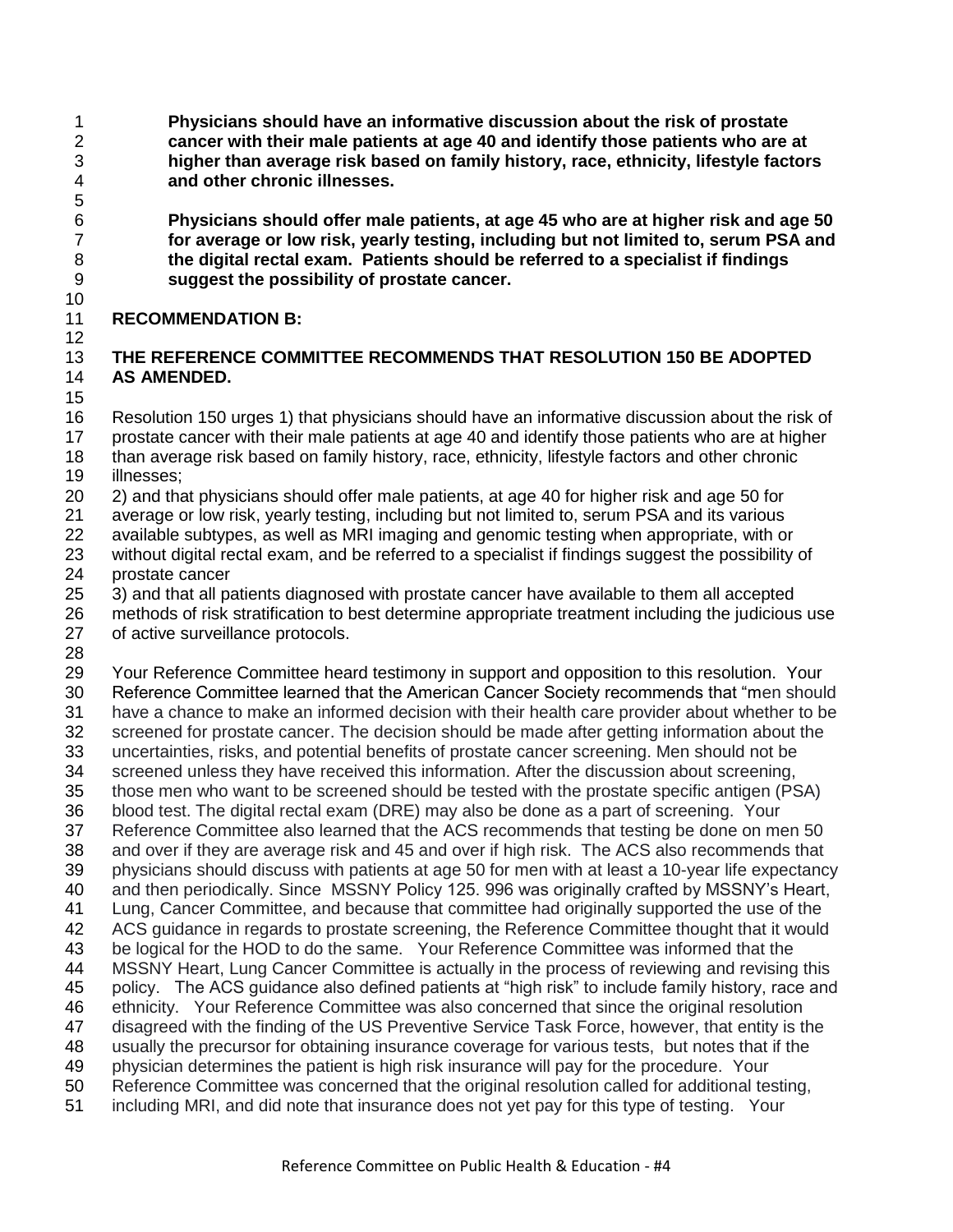Reference Committee believes that by using the ACS current recommendation allows the 2 committee to meet in the "middle" with the sponsor of this resolution. Your Reference Committee also is offering the substitute amendment so to direct MSSNY to amend existing *Policy 125.996, Screening Programs and Interventions Most Beneficial to Improving the Overall Health of the Public.* 5. RESOLUTION 151 - BICYCLE SAFETY AND 9 RESOLUTION 152 - BICYCLE SAFETY INFRASTRUCTURE **THE REFERENCE COMMITTEE RECOMMENDS THAT RESOLUTION 151 BE ADOPTED IN LIEU OF RESOLUTION 151 AND 152: RESOLVED, That the Medical Society of the State of New York encourage law enforcement to enforce the rules of the road; and be it further RESOLVED, That the Medical Society of the State of New York collaborate with county medical societies in ensuring that future infrastructure projects consider bicyclists' safety**. Resolution 151 urges that 1) the Medical Society of the State of New York take a public stance encouraging law enforcement throughout New York State to enforce bicycle rules of the road; 2) and that the Medical Society of the State of New York make bicycle safety one of the priorities of its public health agenda. Resolution 152 urges that the Medical Society of the State of New York and the American Medical Association encourage and lobby for infrastructure for safe ways to exercise and/or commute, tour, and enjoy the outdoors with bicycling, tricycling, walking, and cross country skiing away from traffic/collision/injury risks. Your Reference Committee heard testimony in support of this measure. Your Reference Committee agrees that bicycle safety is important but decided to combine these resolutions to better address the current bicycle safety provisions that already exist in New York State. Currently, in New York State, the same laws apply to motor vehicles operators, also apply to bicyclists. Your Reference Committee agrees that MSSNY should support enforcement of bicycle safety rules of the road, and notes that there was testimony about ensuring the safety of bicyclists, motorists and pedestrians. Your Reference Committee has learned that , both the Federal Highway Administration and the New York State Department of Transportation require the routine consideration of bicyclists in all new roadway construction, reconstruction, and maintenance projects unless prohibited by law. This pertains to uniform minimum standards and criteria for the design and construction of bicycle facilities, including the formal planning and design of such facilities. Your Reference Committee notes that since bicycle road projects fall upon localities that it may be better to involve the local county medical societies to participate in the planning process for this type of infrastructure rather the state society. Your Reference Committee is concerned that making bicycle safety a public health priority for MSSNY may not be realistic especially in light of the opioid crisis, disease prevention, women's health and issues related to gun and other violence. Furthermore, since bicycle infrastructure is already a federal requirement, there is really no need for this resolution be submitted to the American Medical Association. Therefore, your Reference Committee recommends adoption of the substitute resolution as it believes that this best represents the testimony as provided.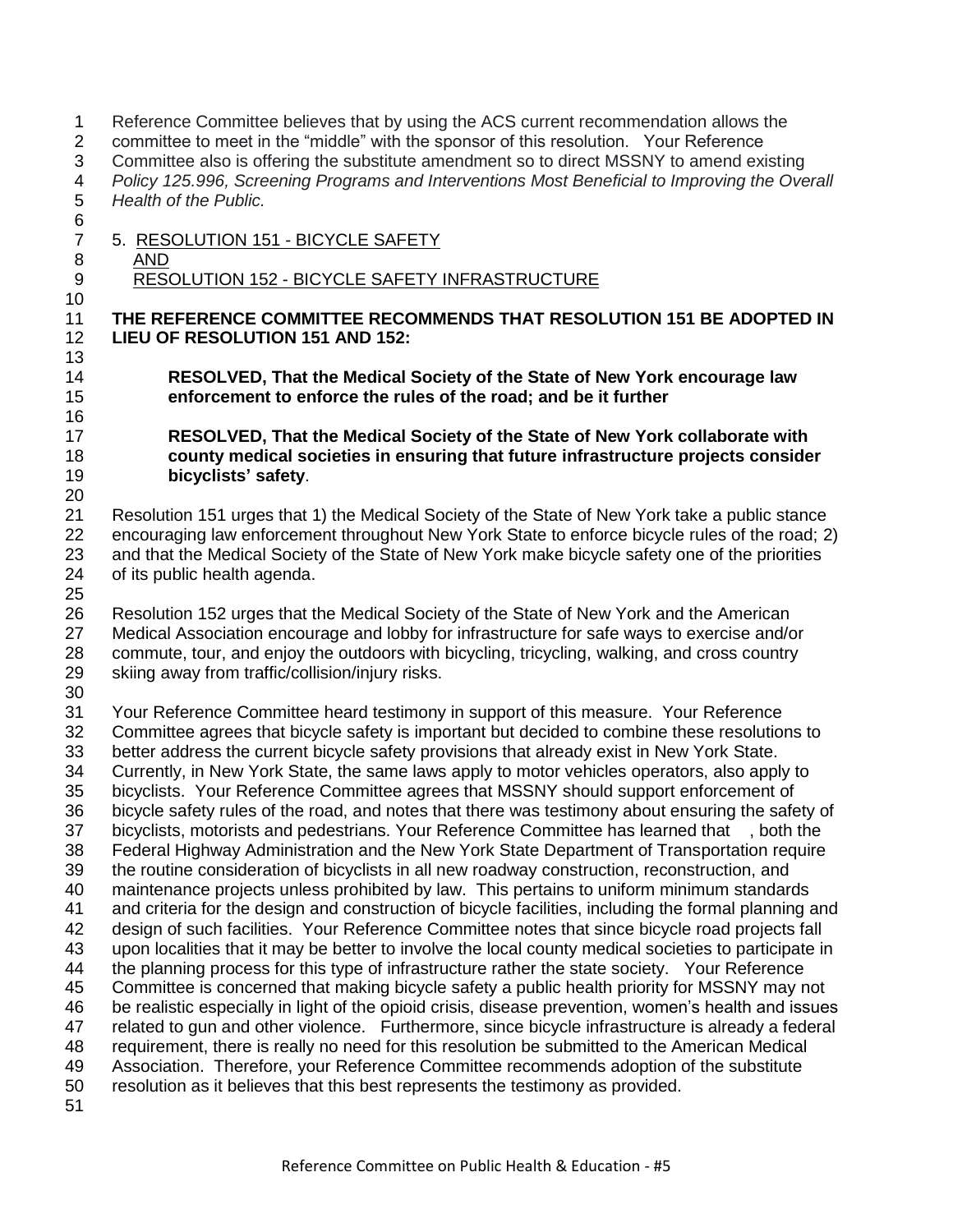#### 6. RESOLUTION 153 - CAFFEINE LABELING WITH WARNINGS

#### **RECOMMENDATION A:**

 **THE REFERENCE COMMITTEE RECOMMENDS THAT RESOLUTION 153 BE AMENDED BY ADDITON OF THE FOLLOWING RESOLVED:**

 **RESOLVED, That MSSNY collaborate with other health advocacy organizations, including the New York State Department of Health and the AMA in raising awareness among young adults on the health danger of caffeine and that this awareness include examples of size equivalency.**

### **RECOMMENDATION B:**

### **THE REFERENCE COMMITTEE RECOMMENDS RESOLUTION 153 BE ADOPTED AS AMENDED.**

Resolution 153 urges that the Medical Society of the State of New York (MSSNY) refer this

resolution to the American Medical Association (AMA) to urge the FDA to take action on the

following: a) mandate all products that contain caffeine be labeled with the amount per serving,

and include any other substances that enhances the effects of caffeine; and b) that

decaffeinated drinks be required to be labeled the amount of caffeine remaining in the product;

and c) that all places of business that sell caffeinated and decaffeinated drinks be required to

- include the amount of caffeine in beverages served.
- 

 Your Reference Committee heard testimony in support of this resolution. Your Reference Committee learned that the Food and Drug Administration guidelines that essentially state that 68 mgs per 12 oz is acceptable. Some drinks do have more. Most if not all energy drinks are legally classified as supplements. Supplements (vitamins and such) have a much lower oversight than food and drugs. Natural caffeine levels are also exempt from these regulations so coffee based drinks may have more caffeine than the limit without being classified as a supplement. Your Reference Committee also learned that MSSNY has two policies 260.905 Prohibiting the Sale of Powdered Caffeine and 260.914 34 Banning the Marketing and Sale of "High-energy/Stimulant Drinks" to Children/Adolescents Under the Age of 18. Your Reference Committee learned that caffeine is showing up in many products, including gums and candy, oatmeal, syrups, jelly beans, even marshmallows. Your Reference Committee believes therefore, that this resolution is timely and that it calls upon the MSSNY House to forward to the AMA a resolution to the FDA. However, there was significant testimony regarding raising educational awareness in individuals about caffeine and therefore, your Reference Committee recommends the addition pertaining to this. Your Reference Committee believes that this issue should be address first by the FDA, but agrees that education is vitally important on this issue and recommends adoption of the resolution as amended. 

- 
- 
-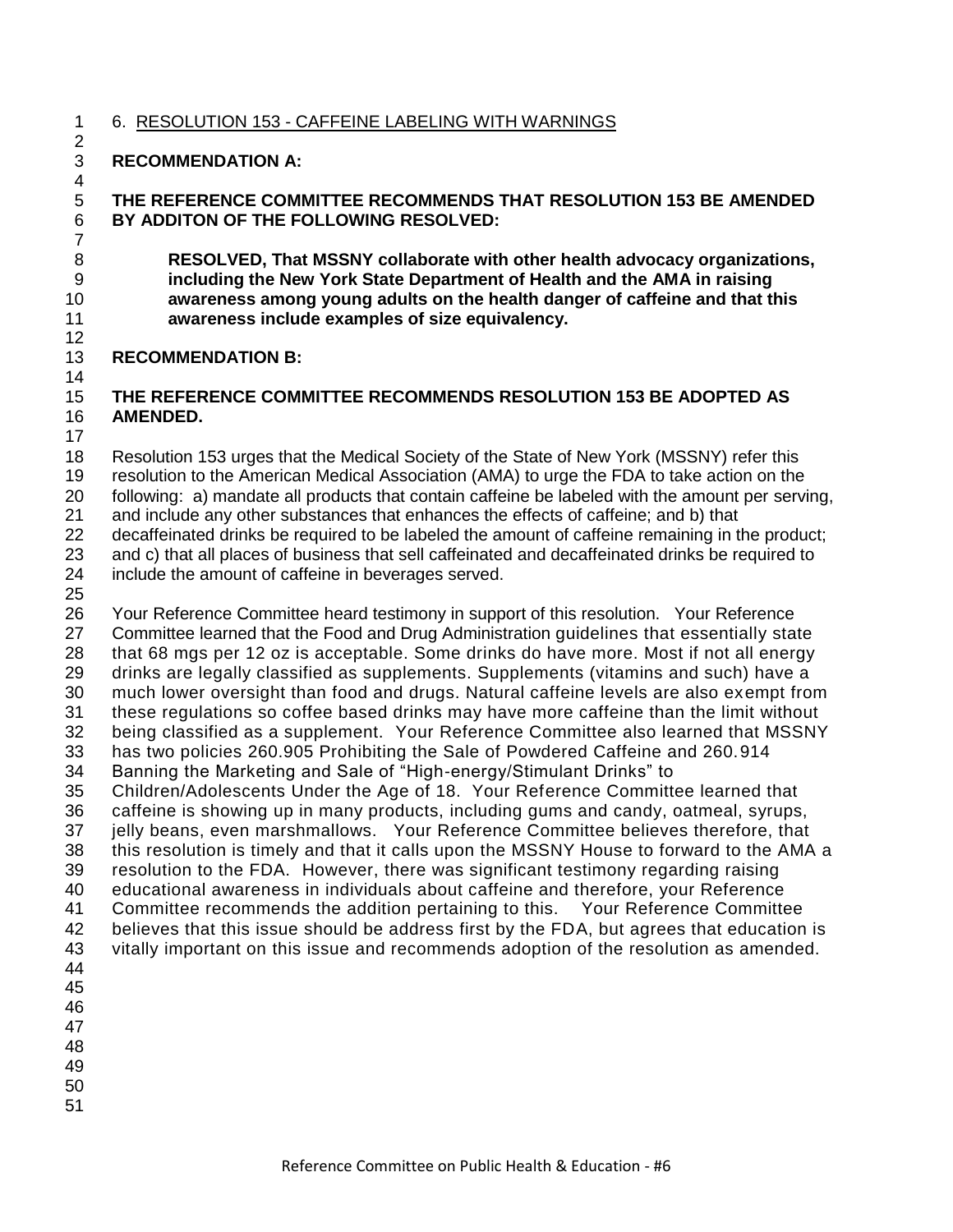7. RESOLUTION 157 - BANNING THE SALE OF BUMP STOCKS 

**RECOMMENDATION A:** 

#### **THE REFERENCE COMMITTEE RECOMMENDS THAT THE ORIGINAL RESOLVE OF RESOLUTION 157 BE ADMENDED BY ADDITION AND DELETION.**

 RESOLVED, That MSSNY should seek and promote **support** legislation that blocks the 9 sale of any device or modification to pistols and rifles, specifically including but not 10 limited to bump stocks, that functionally convert a semi-automatic firearm into a weapon that mimics fully-automatic operation; and be it further

# **RECOMMENDATION B:**

#### **THE REFERENCE COMMITTEE RECOMMENDS THE ADDITION OF SECOND RESOLVE TO READ AS FOLLOWS**:

 **RESOLVED, that MSSNY support legislation that would ban the sale and/or ownership of high capacity magazines or clips and high speed high destruction rounds; and be it further**

## **RECOMMENDATION C:**

 **THE REFERENCE COMMITTEE RECOMMENDS THE ADDITION OF THIRD RESOLVE TO READ AS FOLLOWS:**

**RESOLVED, That a copy of this resolution be transmitted to the AMA.**

## **RECOMMENDATION D:**

### **THE REFERENCE COMMITTEE RECOMMENDS ADOPTION OF RESOLUTION 157 BE ADOPTED AS AMENDED.**

 Resolution 157 urges MSSNY should seek and promote legislation that blocks the sale of any device or modification to pistols and rifles, specifically including but not limited to bump stocks, that functionally convert a semi-automatic firearm into a weapon that mimics fully-automatic operation.

 Your Reference Committee heard testimony in support and opposition of this resolution. Your Reference Committee learned that there is already legislation moving in the New York State Legislature. Your Reference Committee also learned that a recent Siena College Poll that 78% 42 of New Yorkers support banning the sale in New York of "bump stocks" or similar devices. Your Reference Committee felt that by adding this slight amendment to the First Resolve, MSSNY will be able to start supporting legislation to ban bump stocks immediately. There were members of various delegations that supported the addition of an additional resolve regarding the banning of the sale or ownership of high capacity magazines or clips. Your Reference 47 Committee notes that the NY SAFE act limits the number of clips, but agrees with the sponsor of the additional resolve that it important to carry this provision to a national level. Your Reference Committee understands that this is a highly emotional issue, but it is important that MSSNY take a leadership position on this issue.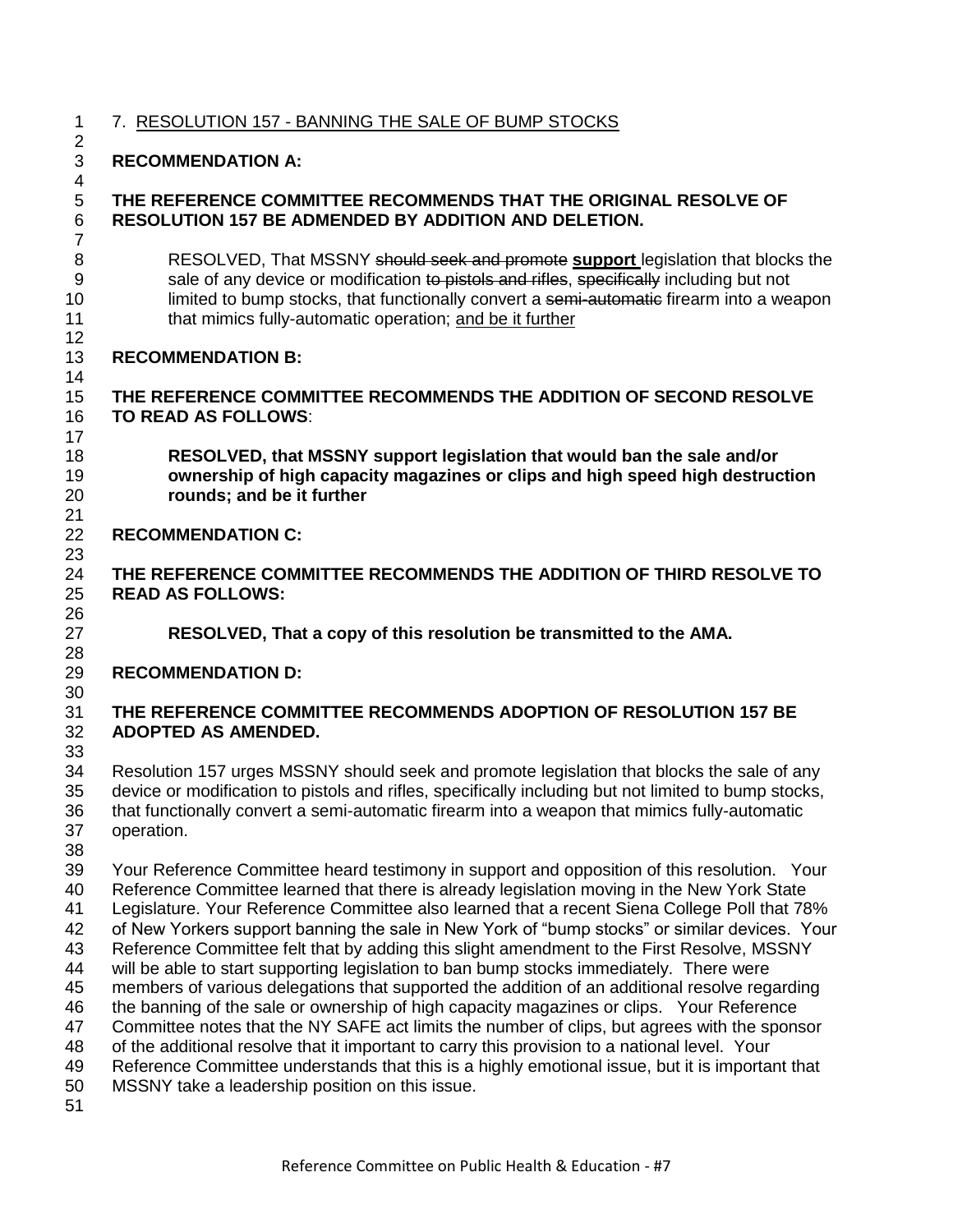#### 8. RESOLUTION 158 - STRENGTHENING THE BACKGROUND CHECK SYSTEM FOR FIREARM SALES

# **RECOMMENDATION A:**

# **THE REFERENCE COMMITTEE RECOMMENDS THAT THE FOLLOWING SUBSTITUTE AMENDMENT BE ACCEPTED INSTEAD OF ORIGINAL RESOLUTION 158.**

 **RESOLVED, that the Medical Society of the State of New York (MSSNY) support legislation that requires a waiting period and background checks prior to the purchase all firearms, including the person-to-person transfer, internet sales, and interstate transactions of all firearms, and be if further** 

**RESOLVED, that a copy of this resolution be transmitted to the AMA.**

# **RECOMMENDATION B:**

## **THE REFERENCE COMMITTEE RECOMMENDS THAT RESOLUTION 158 BE ADOPTED AS AMENDED.**

 Resolution 158 urges that the Medical Society of the State of New York (MSSNY) seek and promote legislation that makes it illegal to sell pistols, long guns and explosives (such as grenades, rocket propelled grenades, dynamite, C4, etc.) in New York State without performing a background check to prove that the buyer can legally make the purchase. 

 Your Reference Committee heard testimony in support and in opposition for this measure. However, your Reference Committee believes that the amended resolution addresses the need 28 for background checks for the purchase of pistols and long guns and reflects the majority of the 29 testimony received. There were delegates who offer up some suggested revisions, and some of these ideas were incorporated into the resolution. The Reference Committee has also learned that Governor Cuomo has proposals that would prohibit individuals with a history of domestic violence from purchasing or owning guns and proposing that New York State extend the background check on handguns waiting period to up to 10 days. The current wait period is three days. Your Reference Committee learned that a recent Siena College Research Poll indicated that 90% of NYS residents support establishing a waiting period of up to 10 days prior to the purchase of a gun in NY. The poll also showed that 85% support prohibiting the sale of guns to individuals convicted of a domestic violence crime. There was testimony that called for raising the age to purchase firearms, but while the committee agrees with this concept, they could not reach a consensus on a specific age. Additionally, your Reference Committee does believe that the issue of the additions of any explosive devices has merit, but recommends that that the sponsor of this resolution bring this issue back before the HOD in 2019. Your Reference Committee believes that this amended substitute resolution offers MSSNY the ability to be proactive on these issues during this year's legislative process and therefore, and offer up the amended substitute. Currently, the transfer of person-to-person transfer, internet sales and interstate transactions are not subject to the waiting period or background check. Furthermore, this resolution will be sent to the AMA for discussion of this issue on a national level. 

- 
-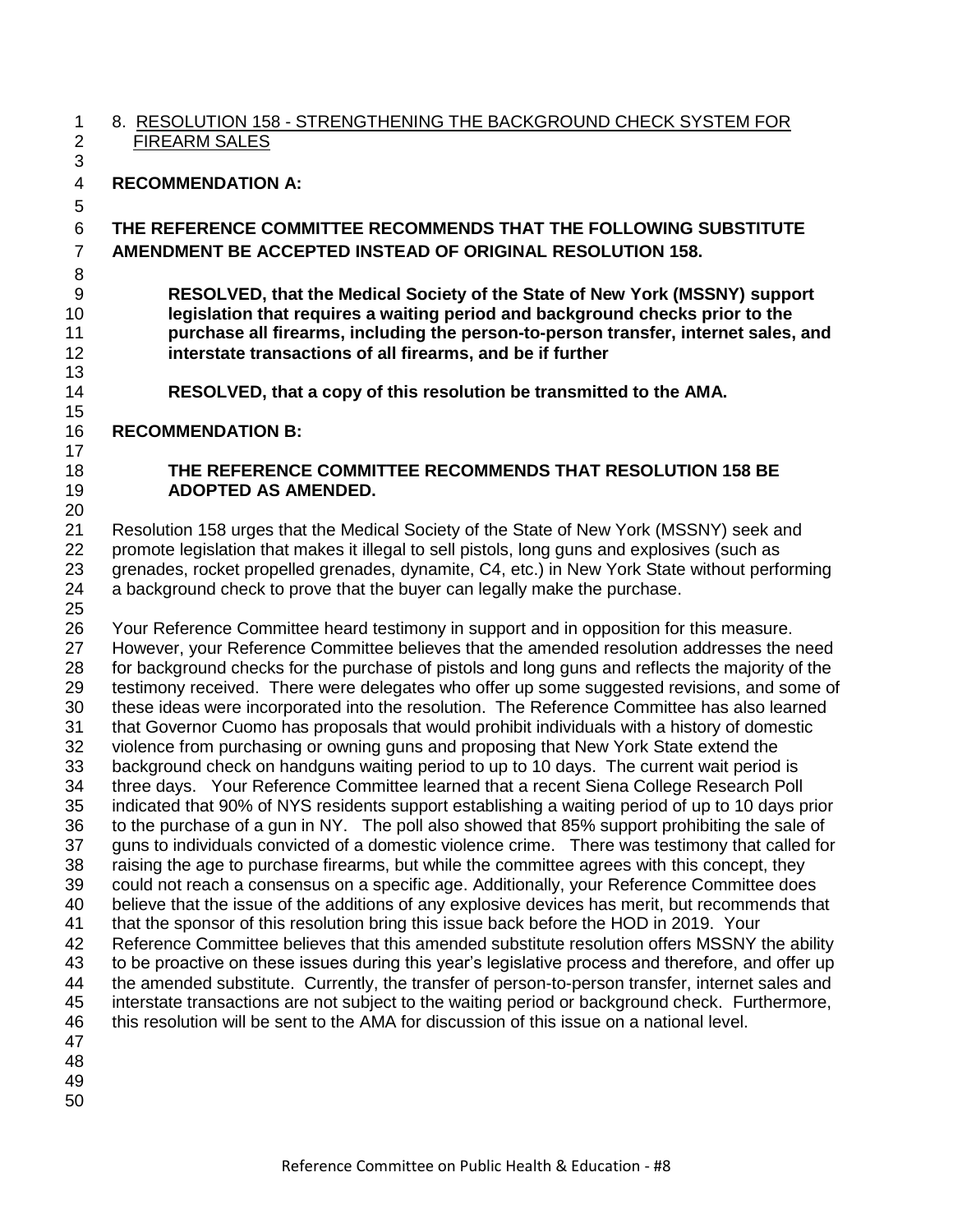9. RESOLUTION 159 - REDUCE GUN USE IN SUICIDAL PATIENTS 

## **RECOMMENDATION A:**

### **THE REFERENCE COMMITTEE RECOMMENDS THAT THE FOLLOWING SUBSTITUTE AMENDMENT BE ACCEPTED INSTEAD OF ORIGINIAL RESOLUTION 150:**

 **RESOLVED, That the Medical Society believes that gun violence in the United States is a public health crisis and that MSSNY support legislation that would reverse the ban that prohibits the Center for Disease Control from research gun related injuries, deaths and suicides related to this violence; and be it further**

- **RESOLVED, That a copy of this resolution be transmitted to the AMA for its consideration.**
- **RECOMMENDATION B:**

#### **THE REFERENCE COMMITTEE RECOMMENDS THAT THE TITLE OF THE RESOLUTION BE CHANGED TO READ AS FOLLOWS:**

# *SUPPORTING RESEARCH ON GUN RELATED INJURIES, DEATHS AND SUICIDES*

#### **RECOMMENDATION C:**

## **THE REFERENCE COMMITTEE RECOMMENDS THAT RESOLUTION 159 BE ADOPTED AS AMENDED.**

 Resolution 159 urges that the Medical Society of the State of New York (MSSNY) seek and promote legislation that enables the Mental Health Background Check system and the firearms 30 registry to be used together, in "reverse," with the goal of alerting health care providers, family and friends of patients with suicidal ideation, so that those individuals can restrict the patient's access to firearms while the patient is manifesting suicidal ideation, so that a family member or other person who has a close personal relationship to the patient is alerted that it is advisable to restrict the patient's access to firearms while the patient is manifesting suicidal ideation.

 Your Reference Committee heard testimony in support and opposition of this resolution. Your Reference Committee learned that the NY SAFE Act requires that mental health profession to report to their local director of community services (DCS) when one of their patients is likely to engage in conduct that would result in serious harm to self or others. DCS then reports to the NYS Division of Criminal Justice Services. If the patient has a firearms license, DCJS reports that information to the local firearms licensing office (usually the Sheriff's Office), who must either suspend or revoke the license. This information may also be used in connection with a determination of firearms license eligibility should the subject of the report apply for a firearms license in the subsequent five years. However, there was testimony about the need for research and the need to reverse the federal Dickey amendment. There were delegates that sought to add this to the original resolution. There was significant testimony against the resolution as it was written and discussion about the potential liability that a physician could face if the original resolution was adopted. The Reference Committee agreed with the bulk of this testimony, but strongly recognized that there needed to be more research on this topic and therefore, offers up to the amended substitute.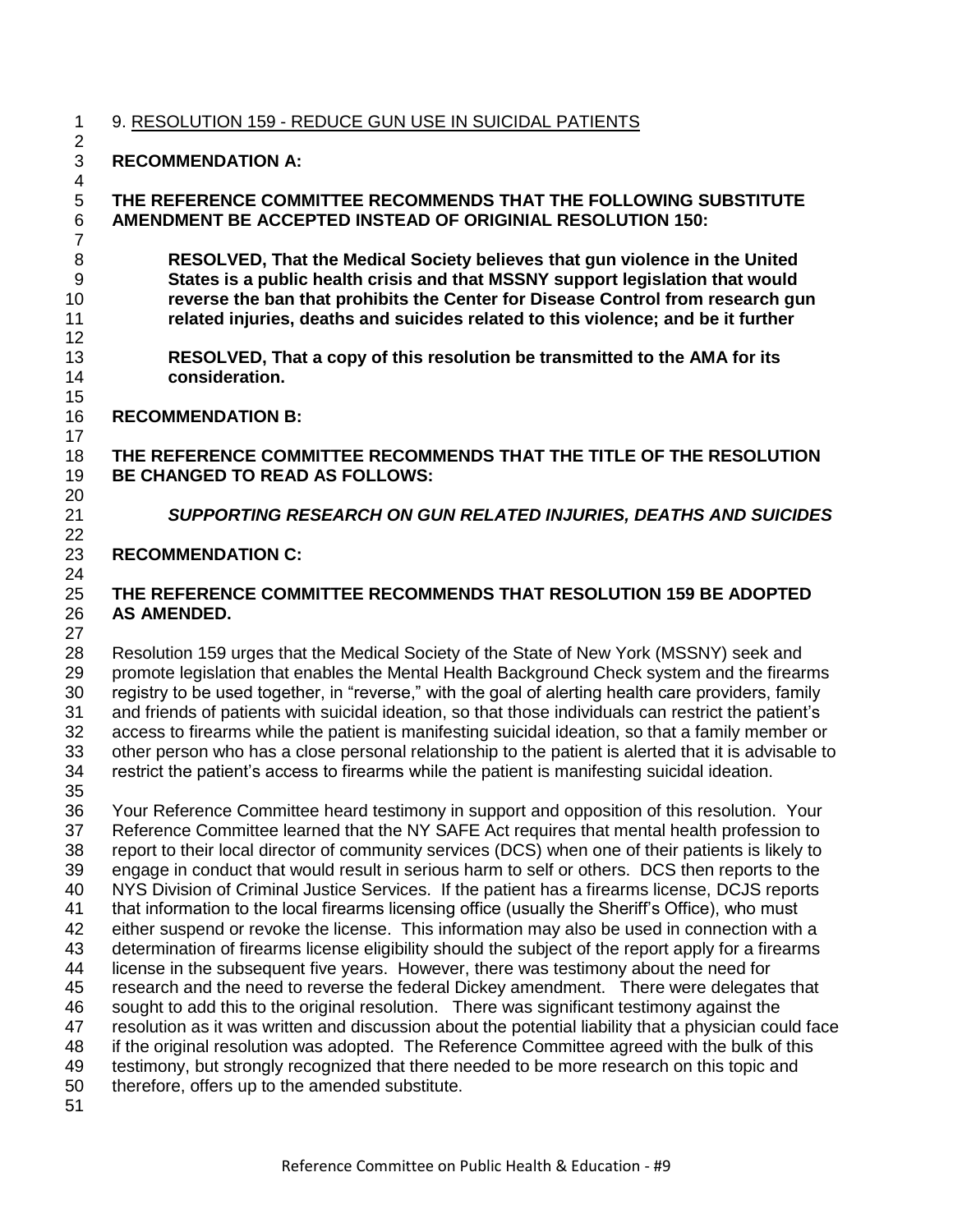#### 10. RESOLUTION 160 - SUBSTANCE USE DISORDERS (SUD) MEDICAL TREATMENT REQUIREMENT

# 

## **RECOMMENDATION A:**

## **THE REFERENCE COMMITTEE RECOMMENDS THAT THE FIRST RESOLVED OF RESOLUTION 160 BE AMENDED BY ADDITON AND DELETION.**

 RESOLVED, That MSSNY support legislation **encourage that all licensed drug treatment programs offer treatment for Substance Use Disorders and that staff employed at these facilities be trained in the referral and provision of Medicated Assisted Treatment (MAT).** education into and provision of medically effective treatment for Substance Use Disorders (SUD), including opioid dependence, to be required of all licensed drug treatment programs which would require staff training for referral and/or provision of Medically Assisted Treatment (MAT) such as Suboxone and/or Methadone;

**RECOMMENDATION B:**

#### **THE REFERENCE COMMITTEE RECOMMENDS THAT SECOND RESOLVED BE ADOPTED.**

#### **RECOMMENDATION C:**

# **THE REFERENCE COMMITTEE RECOMMENDS THAT RESOLUTION 160 BE ADOPTED AS AMENDED.**

 Resolution 160 urges 1)that MSSNY support legislation to require education into and provision of medically effective treatment for Substance Use Disorders (SUD), including opioid dependence, to be required of all licensed drug treatment programs which would require staff training for referral and/or provision of Medically Assisted Treatment (MAT) such as Suboxone and/or Methadone; 2) and that this be forwarded to the American Medical Association for national action.

 Your Reference Committee heard testimony in support of this resolution and learned that there are licensed drug treatment centers that do not offer the patients treatment for SUDS in the form of Medicated Assisted Treatment (MAT). Your Reference Committee agrees with the sponsors of this resolution and agrees that all programs, especially those licensed by New York State and by the federal government, should offer to patients all available treatment options to combat their SUD. However, your Reference Committee was informed that there has been legislation in NY State that would require that privately practicing physicians, who offer MAT, to actually comply with some very onerous restrictions in order to prescribe MAT. If this legislation is successful, it would also mean that physicians would be subject to oversight by DOH and the state Office for Alcoholism and Substance Abuses Services (OASAS). Additionally, MSSNY 45 has traditionally objected to "mandates" for education, and your Reference Committee believes that offer a much more viable position for MSSNY to support. 

- 
- 
-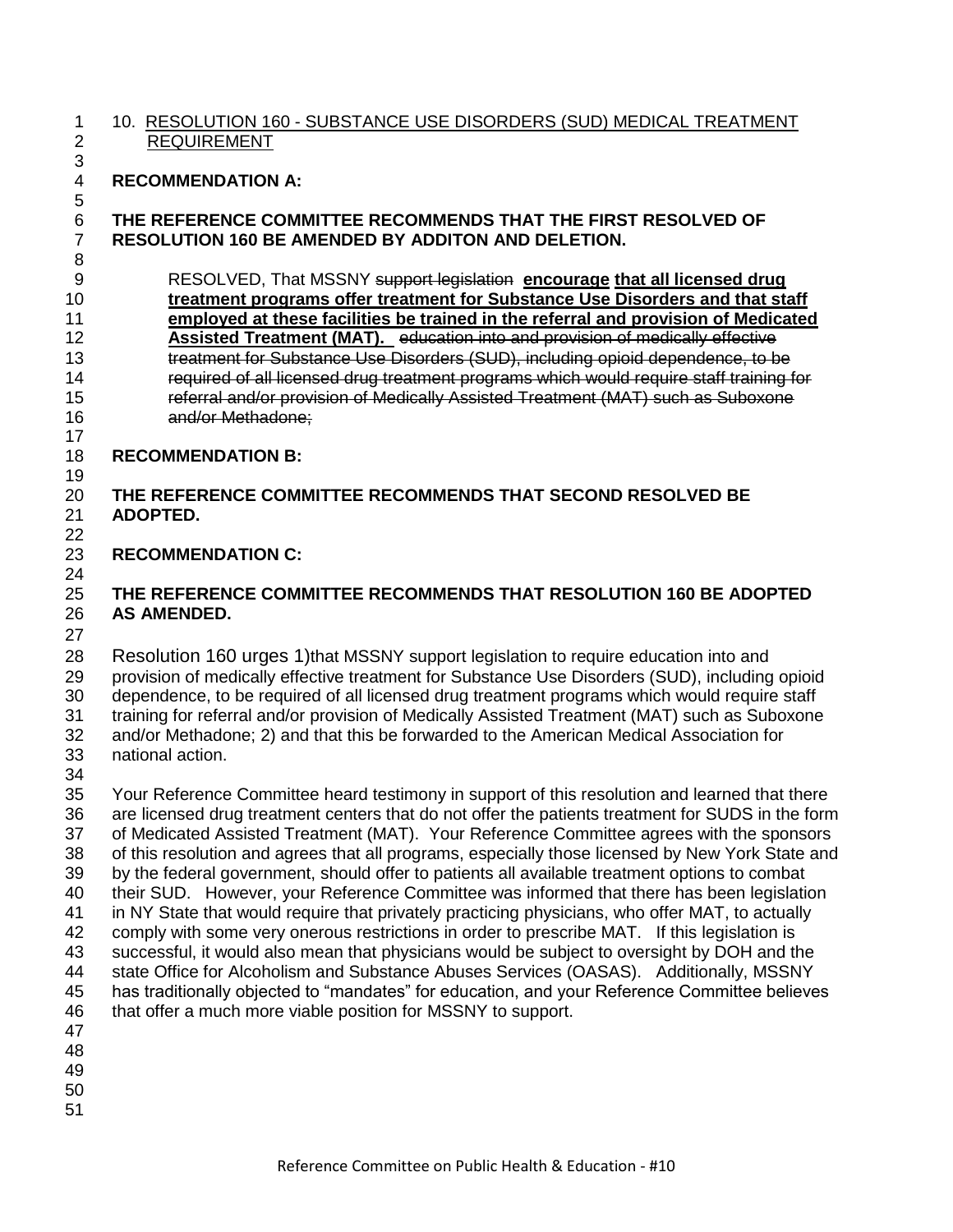## 11. RESOLUTION 161 - MEDICAL MARIJUANA AN ALTERNATIVE TO OPIATE ADDICTION

### **RECOMMENDATION A:**

 **THE REFERENCE COMMITTEE RECOMMENDS THAT THE FOLLOWING SUBSTITUTE AMENDMENT BE ACCEPTED INSTEAD OF ORIGINIAL RESOLUTION 161:**

 **RESOLVED, That the Medical Society of the State of New York urge the American Medical Association to seek clarification from the United States Justice Department about possible federal prosecution of physicians who participate in a state operated marijuana program for medical use and provide guidance to physicians based on this clarification; and be it further** 

 **RESOLVED, That a copy of this resolution be transmitted to the AMA for consideration at its House of Delegates.**

### **RECOMMENDATION B:**

 **THE REFERENCE COMMITTEE RECOMMENDS THAT THE TITLE OF RESOLUTION 161 BE CHANGED TO READ AS FOLLOWS:**

 *CLARIFICATION FROM US DEPARTMENT OF JUSTICE REGARDING FEDERAL ENFORCEMENT OF MEDICAL MARIJUANA LAWS.* 

### **RECOMMENDATION C:**

### **THE REFERENCE COMMITTEE RECOMMENDS THAT SUBSTITUTE AMENDMENT BE ACCEPTED INSTEAD OF ORIGINAL RESOLUTION 161**

 Resolution 161 urges 1) that that MSSNY work with the New York State Attorney General to continue to ease federal enforcement at the state level, which would enhance availability and reduce fear from repercussions for businesses and our patients 2) and that the AMA work at the federal level to educate the federal State Attorney General on what we now understand as clinicians is a useful medicinal product, which has a wide range of benefits across the medical spectra, and the added advantage of ameliorating pain thereby reducing opiate use for pain management.

 Your Reference Committee heard testimony in support of this matter. Your Reference Committee learned that earlier this year, the United States Attorney General Jeff Sessions rescinded the Obama Administration guidelines that allowed states that had authorized the use of marijuana under state law without fear federal prosecution. Under the Obama administration, the department recognized that the drug was still illegal under the federal Controlled Substances Act but gave federal prosecutors permission to focus their resources elsewhere, so long as the states didn't threaten other federal priorities, such as preventing the distribution of the drug to minors and targeting cartels. The action by the US Attorney General may allow federal prosecutors on to more aggressively enforce marijuana laws. It remains unclear how this action will impact states where marijuana is legal for medical purposes. The Medical Society of the State of New York has always expressed concerns about federal prosecution against physician who certified a patient for the use of marijuana. Your Reference Committee was 50 made aware that the role of NY State Attorney General would be to "defend" New York State's program for use of marijuana if there was any federal prosecution of the program. Additionally,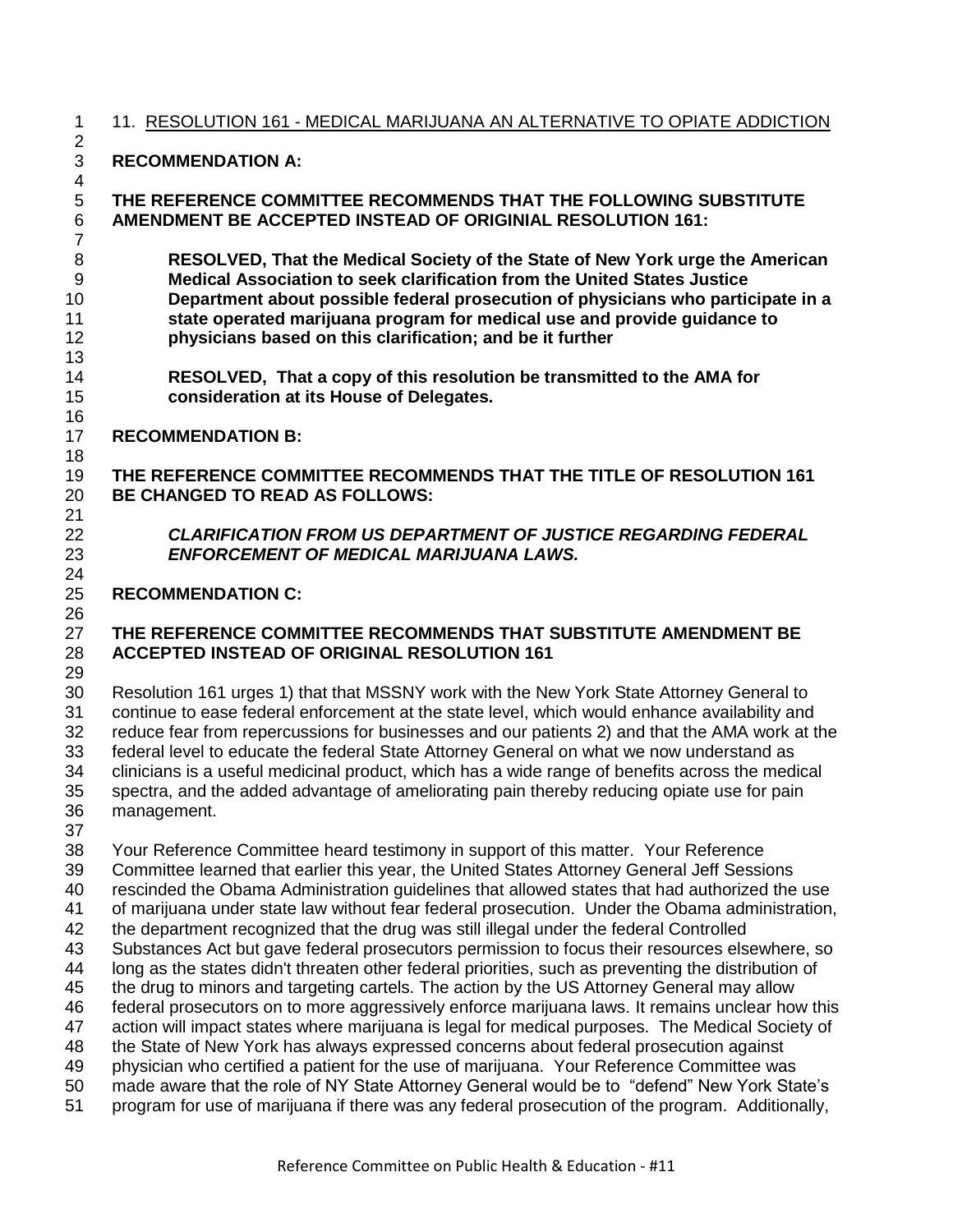your Reference Committee wishes to let physicians know that there has always been the risk of federal prosecution for certifying patients in NY State, the only barrier had been the Obama guidelines. Your Reference Committee also learned that Assemblyman Richard Gottfried and state Sen. Diane Savino, legislators who helped craft New York's medical marijuana program, are calling on U.S. Congress to enact legislation that would protect marijuana programs in the states that have them, which include New York and California, among others. While Congress contemplates a federal legislative solution to this matter, your Reference Committee believes 8 that having the AMA seek further clarification on this matter from the US Justice Department and to provide guidance back to the physicians is an important first step and therefore, recommends adoption of this resolution.

# 12. RESOLUTION 162 - OPIOID PILL BUY BACK PROGRAM

## **THE REFERENCE COMMITTEE RECOMMENDS THAT FOLLOWING SUBSTITUTE AMENDMENT BE ACCEPTED INSTEAD OF ORIGINIAL RESOLUTION 162:**

## **RECOMMENDATION A:**

## **RESOVLED, that the Medical Society Reaffirm** *MSSNY Policy 70.940 Medications Return Program*

#### **RECOMMENDATION B:**

# **THAT RESOLUTION 162 BE ADOPTED AS AMENDED.**

 Resolution 162 urges the Medical Society of the State of New York encourage the State of New 27 York to institute an opioid pill buyback program to encourage citizens to turn in pills that may become dangerous or even lethal to others.

 Your Reference Committee heard limited testimony in support of this resolution and also heard testimony in opposition to this proposal. Based on the testimony, a return of medications to the pharmacy will allow for the pharmacist to provide you with money back for retuning unused medications. Your Reference Committee thought that this concept was similar to the bottle law, however, there is no discussion about how the pharmacy will obtain the money. The bottle law 35 initially requires that a "deposit" be made and then that deposit is given back. There is no provision for this within the proposed resolution. Your Reference Committee learned that there already exists MSSNY Policy 70.940 that the House of Delegates adopted in 2016. This policy indicates that MSSNY support a medication disposal for all unwanted medications, including controlled substances. This policy also stipulates that such a program be fully funded by the pharmaceutical manufacturers and that the medications be disposed of in safe, and environmentally sound manner. Your Reference Committee also learned that there is legislation that has been introduced in the New York State Legislature that mirrors this policy and is moving forwarded in both houses. This legislation is actually in the NYS Senate one house budget proposal and may even be passed before the conclusion of the House of Delegates. MSSNY has supportive efforts to secure passage either through the budget process or for separate legislation. While laudable in its intent, your Reference Committee believes that the reaffirming present MSSNY policy is the better option for the house to endorse. 48<br>49

**70.940 Medications Return Program** The Medical Society of State of New York (MSSNY) supports medication<br>50 disposal which provides daily access to safe, convenient, and environmentally sound medication return for unwar<br>51 disposal which provides daily access to safe, convenient, and environmentally sound medication return for unwanted

prescription medications and that such a medication disposal program should be fully funded by the pharmaceutical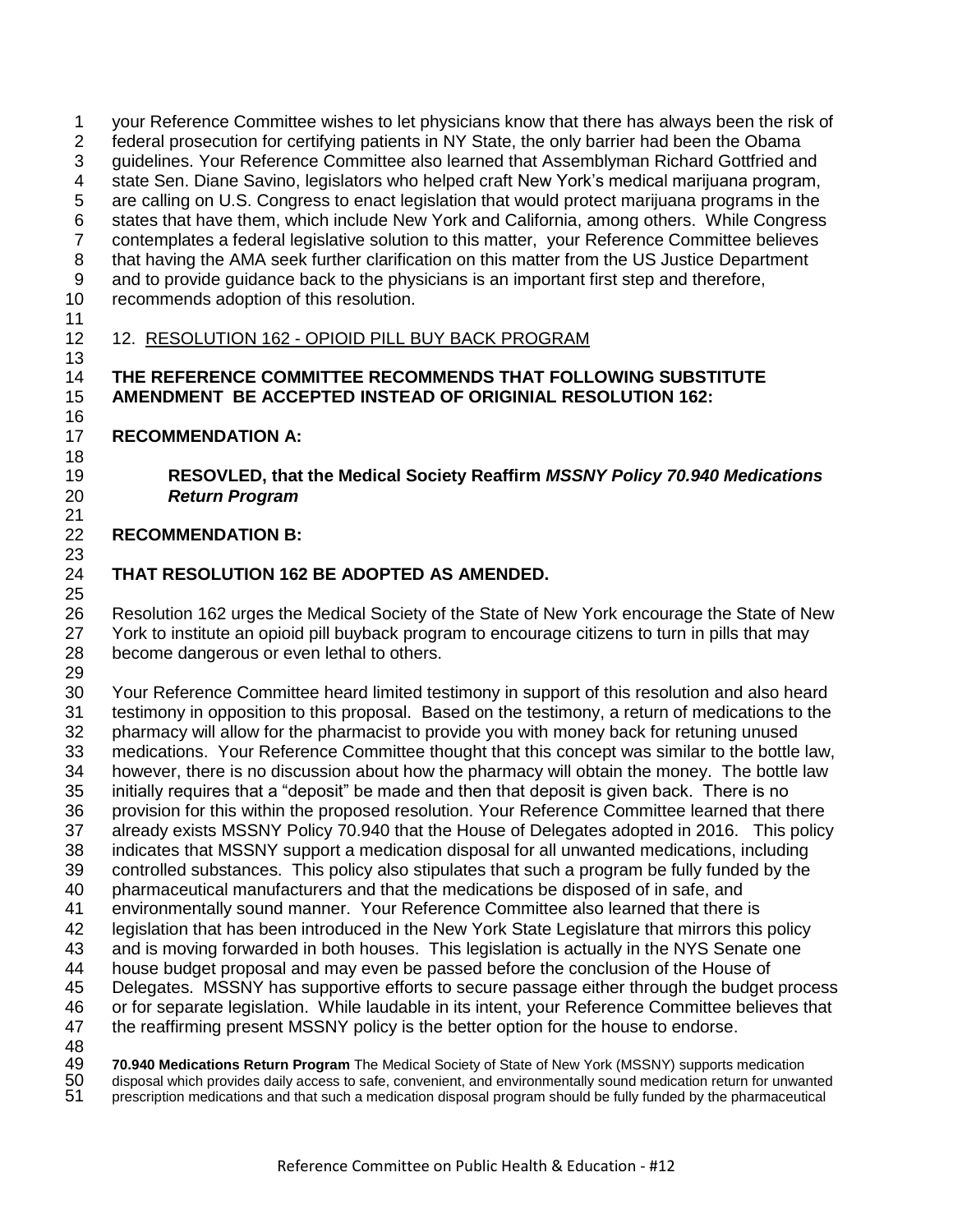1 manufacturers, including costs for collection, transport and disposal of these materials as hazardous waste. MSSNY<br>
2 supports change in New York State law or regulation that would allow a program for medication recyclin supports change in New York State law or regulation that would allow a program for medication recycling and disposal to occur. The New York Delegation to the American Medical Association will encourage the AMA to pursue the same efforts. (HOD 2016-157) 

13. RESOLUTION 163 - QUALITY OF END OF LIFE CARE

## **RECOMMENDATION A:**

#### **THE REFERENCE COMMITTEE RECOMMENDS THAT THE FIRST RESOLVED NOT BE ADOPTED.**

**RECOMMENDATION B:**

#### **THE REFERENCE COMMITTEE RECOMMENDS THAT THE SECOND RESOLVED BE AMENDED BY ADDITON AND DELETION:**

 RESOLVED, that MSSNY recommends that **support** efforts to increase funding in New 19 York State increase funding for and the availability of end of life care, particularly mental 20 health services psychiatric and psychological counseling services, activities of daily living support services, **hospice and palliative care** programs which improve each person's quality of life as it nears its natural end.

#### **RECOMMENDATION C:**

### **THE REFERENCE COMMITTEE RECOMMENDS THAT RESOLUTION 163 BE ADOPTED AS AMENDED.**

 Resolution 163 urges 1) that the Medical Society of the State of New York affirms its belief in the value of human life no matter how compromised it might be or become, and our commitment to support each person's efforts to enjoy life as fully as possible;

 2) and that MSSNY recommends that New York State increase funding for and the availability of end of life care, particularly psychiatric and psychological counseling services, activities of daily living support services, and programs which improve each person's quality of life as it nears its

 natural end. 

 Your Reference Committee heard testimony in support and opposition of this resolution. Your Reference Committee thinks, based on the whereas, that the first resolve relates to physicians not participating in assisted suicide and appears to be a more indirect way of saying that MSSNY is opposed to physician assisted suicide. However, your Reference Committee also believes that this wording could be applied to abortion and other end of life situations. Your Reference Committee strongly agrees with the sponsors of this funding is lacking in New York State for end of life programs in New York State and that this is a significant problem; therefore your Reference Committee recommends adoption of the amended substitute resolution. 

- 
- 
- 
- 
-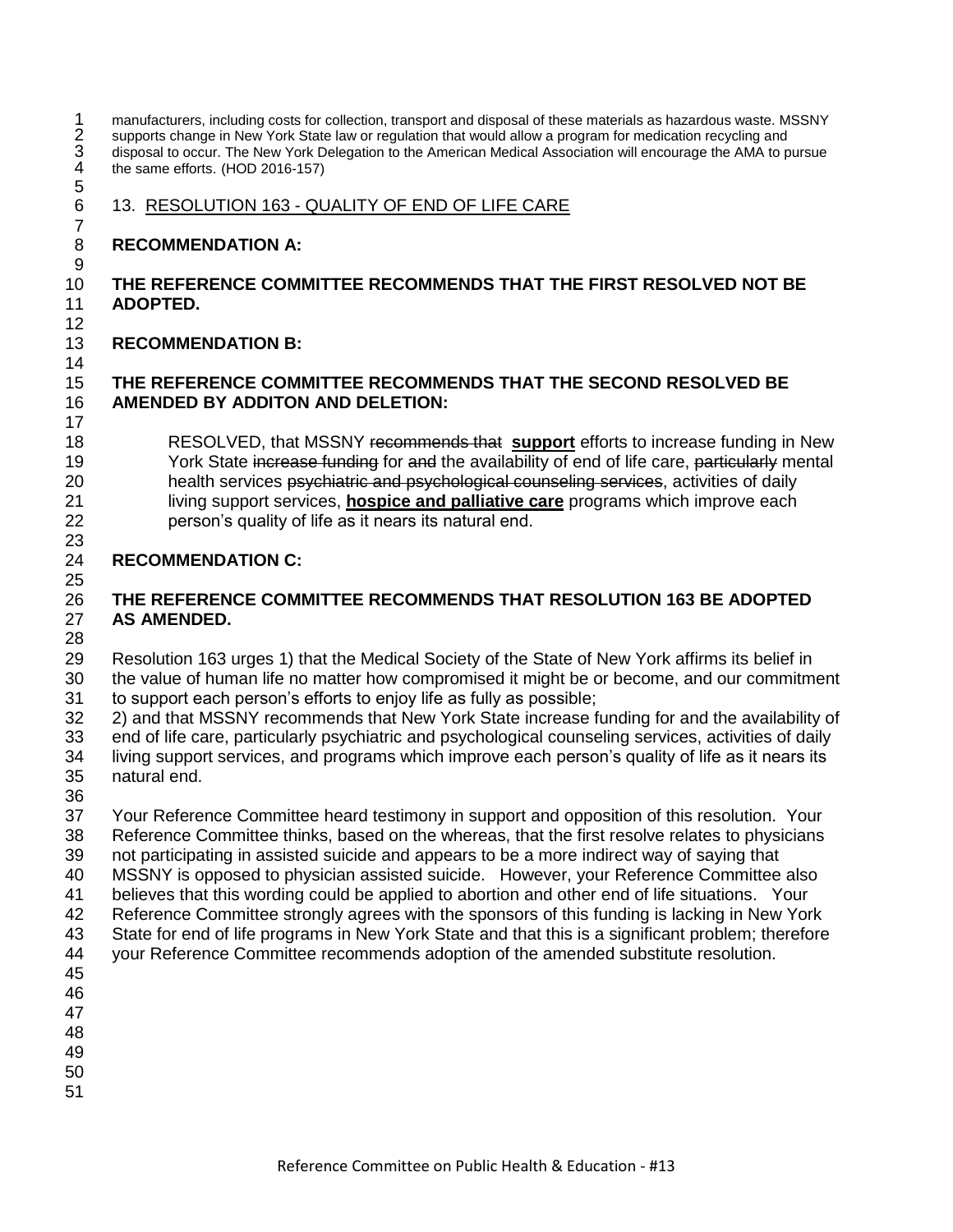#### 14. RESOLUTION 167 - INTEGRATING DATA INTO PHYSICIAN'S E-PRESCRIBING WORKFLOW

## **RECOMMNEDATION A:**

#### **THE REFERENCE COMMITTEE RECOMMENDS THAT RESOLUTION 167 BE AMENDED BY DELETION.**

 RESOLVED, that the Medical Society of the State of New York support legislative or regulatory efforts to ensure the interoperability of the State's Prescription Drug 11 Monitoring Registry with electronic health record and e-prescribing workflow within one 12 year.

### **RECOMMENDATION B:**

### **THE REFERENCE COMMITTEE RECOMMENDS THAT RESOLUTION 167 BE ADOPTED AS AMENDED.**

 Resolution 167 urges the Medical Society of the State of New York support legislative or regulatory efforts to ensure the interoperability of the State's Prescription Drug Monitoring Registry with electronic health record and e-prescribing workflow within one year.

## 

 Your Reference Committee heard testimony in support of this resolution. The quest for interoperability has been part of MSSNY Legislative Program for a few years. According to the NYS Department of Health staff, the department is currently testing a program in western New York that allows for interoperability between the physician EMR and the PMP. MSSNY is hopeful that completion of this project will be shortly completed and that the ability to navigate between the physician's EMR and the PMP will be accomplished. The MSSNY Division of Governmental Affairs has been worked on this matter with the Department of Health and has also brought this issue before the NYS Legislature. New York State Department of Health has recently authorized physicians to look up patients in 25 other states. Your Reference Committee recommends this slight amendment to allow DGA and the legislative and regulatory process to unfold.

15. RESOLUTION 168 - Increase Free Online CME For Members

**RECOMMENDATION A:** 

#### **THE REFERENCE COMMITTEE RECOMMENDS THAT FOLLOWING SUBSTITUTE AMENDMENT BE ADOPTED INSTEAD OF ORIGINAL RESOLUTION:**

- **RESOLVED, That MSSNY, in cooperation with the county medical and specialty societies, promote MSSNY's online CME program; and the be it further**
- **RESOLVED, That MSSNY work with the county medical and specialty societies to identify and develop courses for MSSNY's CME website for the added value of society membership.**
- 

- 
-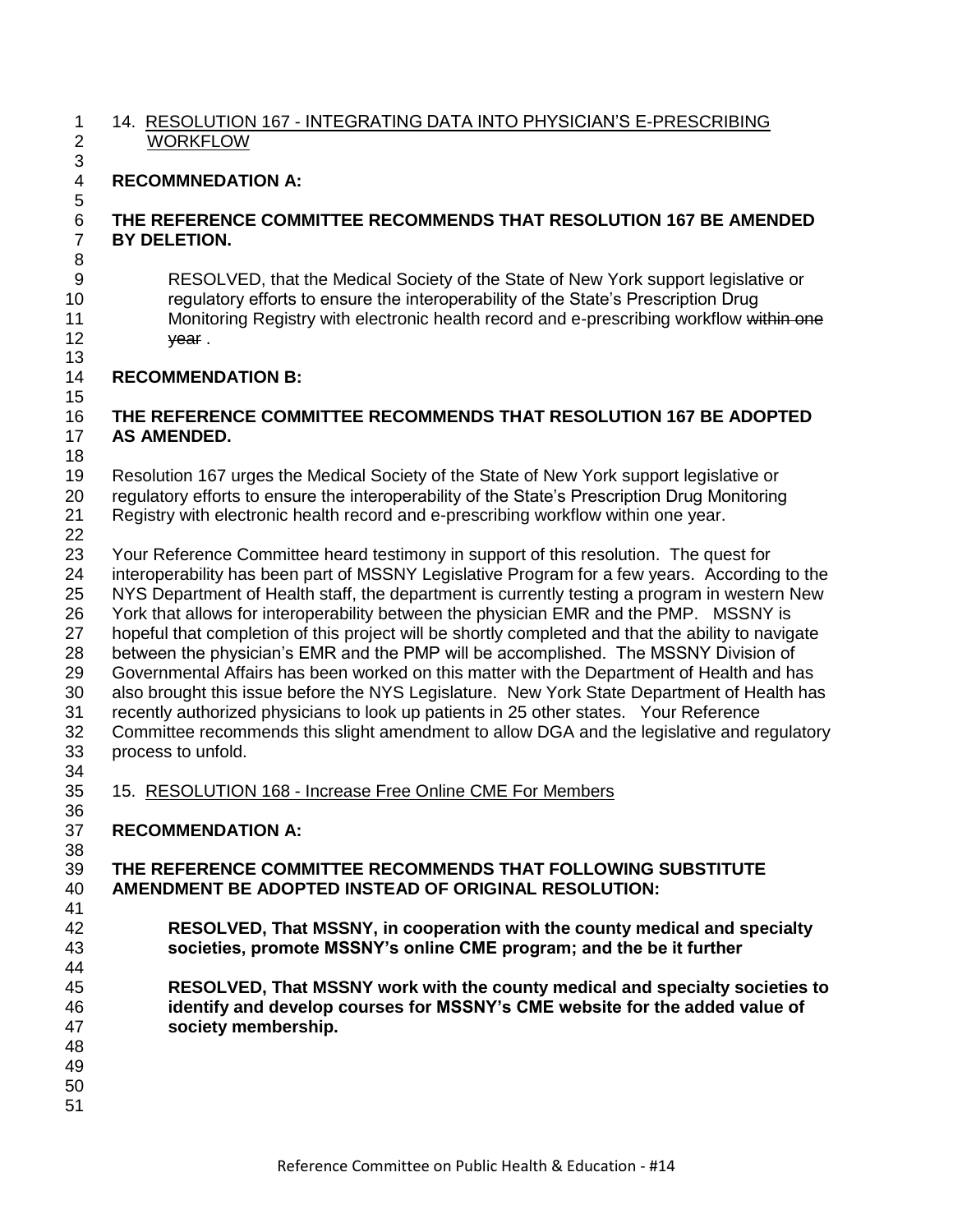## **RECOMMENDATION B:**

## 

#### **THE REFERENCE COMMITTEE RECOMMENDS THAT THE AMENDED SUBSTITUTE RESOLUTION BE ADOPTED.**

 Resolution 168 urges that 1) MSSNY canvas its membership on the potential online CME course topics that would be most beneficial to its members; and 2) that MSSNY work with county and specialty societies to develop more online CME programs that could be provided to the membership free of charge.

## 

 Your Reference Committee heard testimony in support of this resolution, but also learned that MSSNY has recently updated its online CME program that offers programs free of charge to 13 physicians at the site [https://cme.mssny.org.](https://cme.mssny.org/) As of March 20, 2018 there are 29 courses available at the site, One course (Infection Control) has a registration fee for all learners and the pain management program is offered to members free of charge; non-members pay a fee. The rest of the courses are free to all learners. Your Reference Committee learned that there are usually courses added to the site every month. In addition, MSSNY offers free live 18 webinars at the site [https://mssny.webex.com;](https://mssny.webex.com/) courses available there include MSSNY "Medical 19 Matters" and "Veterans Matters" series, a course on "Concussion in Pediatric and Adult 20 Patients", and a course on diabetes prevention, "Bending the Diabetes Curve." The WebEx site also provides the registration vehicle for live, in-person versions of many of these courses. Your Reference Committee was also apprised that the majority of these programs are offered to members free of charge due mainly from MSSNY receiving grants for these programs and use this program to promote MSSNY membership. Your Reference Committee recommends that the house adopt this amended substitute resolution.

# 

# 16. RESOLUTION 164 - ENGAGED NEUTRALITY ON MEDICAL AID IN DYING

# **THE REFERENCE COMMITTEE RECOMMENDS THAT RESOLUTION 164 BE REFERRED TO MSSNY COUNCIL.**

- 
- 32 Resolution 164 urges 1) that that the MSSNY rescind the following policy: 95.989 "Assisted 33 Suicide and Euthanasia":
- 2) that the MSSNY adopt the following: Medical Aid in Dying
- Terminally ill patients with decision-making capacity sometimes request medical aid in dying, a
- practice in which the physician provides a prescription medication that the patient may self-
- administer to hasten death. It is the position of MSSNY that medical aid in dying, as any
- medical decision, is one of an informed consent between the patient and his/her physician.
- Medical aid in dying should be practiced only by a duly licensed physician in conformance with
- standards of good medical practice and within legal parameters. No physician shall be required
- to participate in the practice if it violates personally held moral principles
- 3) that MSSNY adopt a public policy position of engaged neutrality, neither endorsing nor
- sanctioning the process, but serving as a medical and scientific resource to inform legislative efforts,
- 4) that the MSSNY instruct its AMA delegation to reflect the MSSNY position of engaged
- neutrality to the AMA's Council on Ethical & Judicial Affairs, reference committees, and House of Delegates.
- 
- Your Reference Committee heard testimony in support and opposition to this resolution. Based
- on this discussion and information learned by your Reference Committee, your reference
- committee recommends that this resolution be referred to the MSSNY Council for the following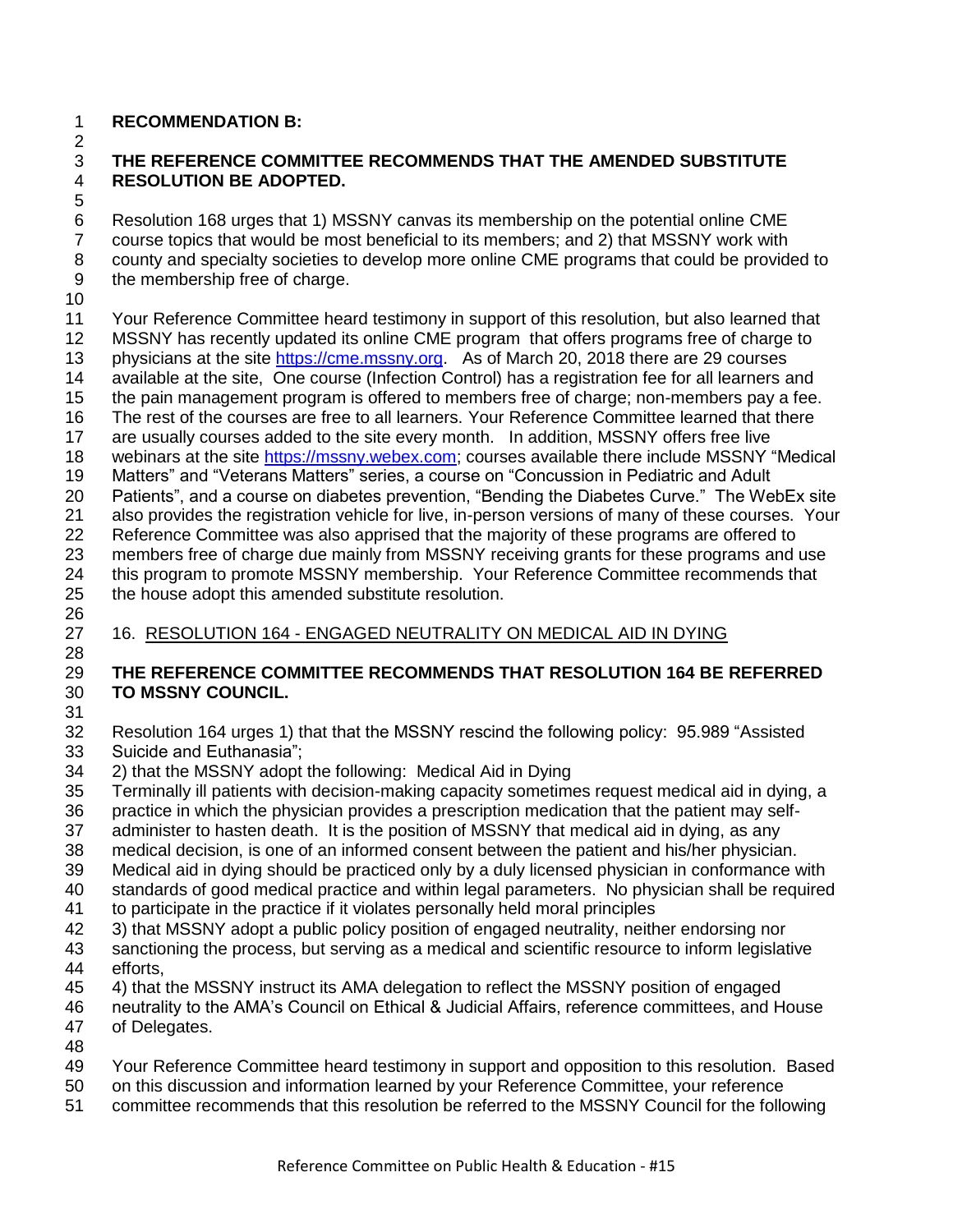reasons: In its interim report to the 2018 House of Delegates regarding a membership survey to determine attitudes toward medical aid in dying with a report to either MSSNY Council or the HOD, your Reference Committee learned that the MSSNY Bioethics Committee began discussing this survey in May 2017. This work was completed in early fall and committee members decided to convene a small subcommittee from the MSSNY Bioethics Committee to begin the process of developing questions. This subcommittee met throughout the fall and developed a set of questions which were then reviewed by the full committee in November. The subcommittee also met throughout December and January and revised the set of questions. The full Bioethics Committee met on February 2, 2018 to discuss and revise the questions. Once finalized, the proposed survey questions were reviewed by MSSNY counsel from a legal perspective. The survey questions, having met legal muster, were then be sent to a small subset to test the face validity of the survey questions as per the direction of the Bioethics Committee. On March 5, 2018, the survey was sent by email to MSSNY members whom the society had a valid email address. The survey period closed on Monday, March 19, 2018. The Bioethics Committee noted that Resolution 163 did not call for a time specific in which the survey results needed to be returned to the MSSNY Council or the House of Delegates. Your Reference Committee further notes that last year's resolution did not discuss changing policy either. The MSSNY Bioethics Committee's report indicated that it had not had time to analyze all data related to the survey. The subcommittee will be reconvening following the House of Delegates along with the full committee to review and analyze the data with a report to the MSSNY Council. Your Reference Committee learned that there is legislation pending in the New York State Legislature that would provide the ability of terminally ill patient to request medication from physicians to be self-administered for the purpose of hastening the patient's death. Your Reference Committee notes, that assisted suicide is still illegal in New York State and there has been a recent court decision that confirmed this. MSSNY does have policy that states that physicians should not assist in suicide. Your Reference Committee also learned that in 2015, the MSSNY Bioethics Committee brought a resolution to the MSSY HOD asking for a revision of the statement regarding physician assisted suicide. Members of the 2015 MSSNY HOD agreed with the revision to this statement, but definitively wanted the statement: *Physicians should not perform euthanasia or participate in assisted suicide* include in the MSSNY policy 95.989. For all these reasons, most notably that the survey results have not yet been fully analyzed, your Reference Committee recommends Referral to the MSSNY Council.

# 33<br>34

34 **95.989 Physician-Assisted Suicide and Euthanasia:**<br>35 MSSNY affirms as its policy: Patients, with terminal illne<br>36 dying including assisted suicide and euthanasia. Their n<br>37 concerns of loss of dignity, and physical MSSNY affirms as its policy: Patients, with terminal illness, uncommonly approach their physicians for assistance in dying including assisted suicide and euthanasia. Their motivations are most often concerns of loss of autonomy, 37 concerns of loss of dignity, and physical symptoms which are refractory and distressing. Despite shifts in favor of<br>38 physician-assisted suicide as evidenced by its legality in an increasing number of states, physician physician-assisted suicide as evidenced by its legality in an increasing number of states, physician-assisted suicide 39 and euthanasia have not been part of the normative practice of modern medicine. Compelling arguments have not<br>40 been made for medicine to change its footing and to incorporate the active shortening of life into the nor 40 been made for medicine to change its footing and to incorporate the active shortening of life into the norms of medical<br>41 practice. Although relief of suffering has always been a fundamental duty in medical practice, r 41 practice. Although relief of suffering has always been a fundamental duty in medical practice, relief of suffering<br>42 through shortening of life has not. Moreover, the social and societal implications of such a fundamen 42 through shortening of life has not. Moreover, the social and societal implications of such a fundamental change<br>43 cannot be fully contemplated. MSSNY supports all appropriate efforts to promote patient autonomy, promot 43 cannot be fully contemplated. MSSNY supports all appropriate efforts to promote patient autonomy, promote patient 44 dignity, and to relieve suffering associated with severe and advanced diseases. Physicians should not 44 dignity, and to relieve suffering associated with severe and advanced diseases. Physicians should not perform<br>45 euthanasia or participate in assisted suicide.(Council 5/14/92; Reaffirmed HOD 1995-80; Modified and reaff euthanasia or participate in assisted suicide.(Council 5/14/92; Reaffirmed HOD 1995-80; Modified and reaffirmed HOD 2014; Replaced by HOD 2015-162)

- 
- 
- 
- 
-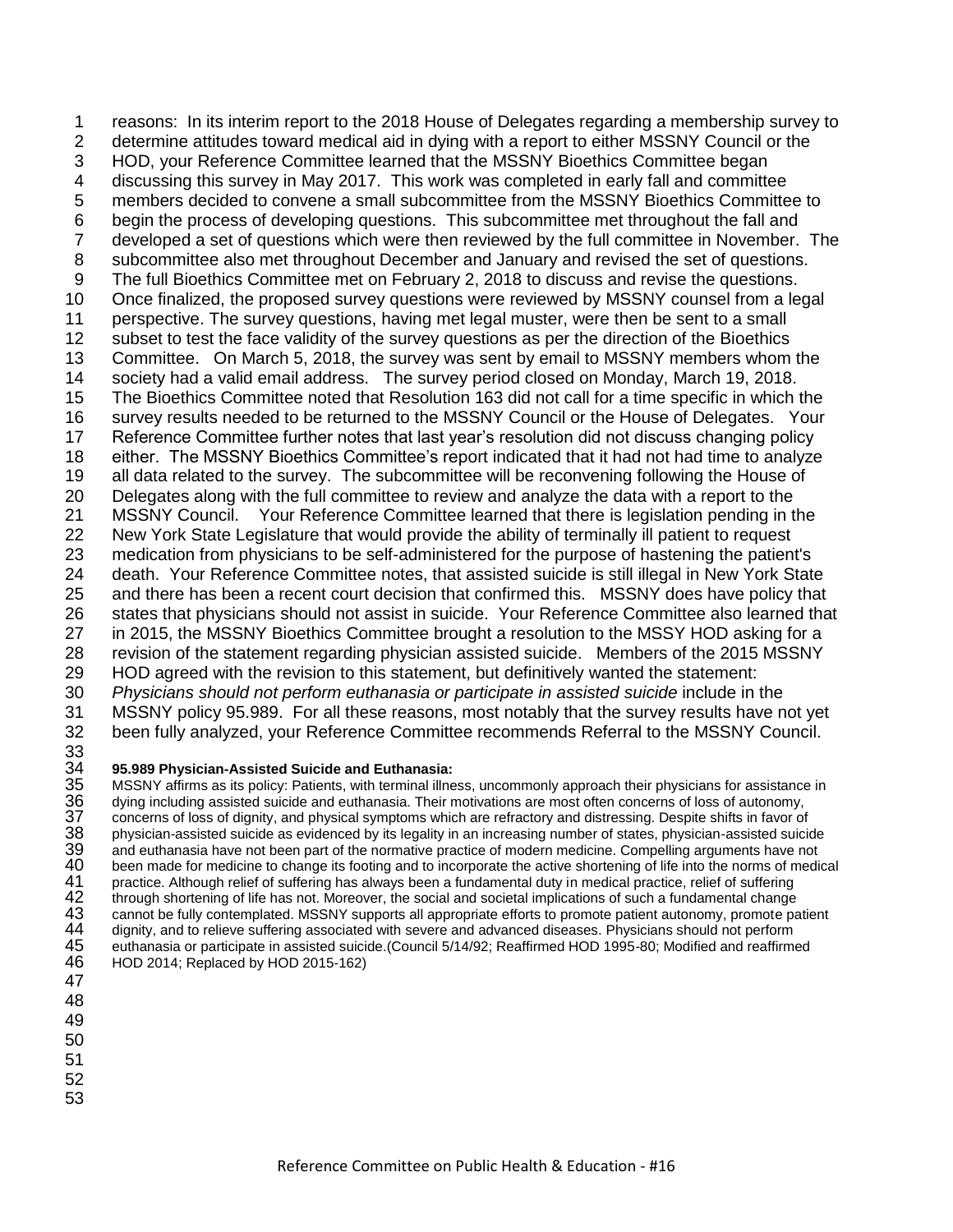#### 17. RESOLUTION 169 - PARTNERSHIP ON CONTINUING MEDICAL EDUCATION

#### **THE REFERENCE COMMITTEE RECOMMENDS THAT RESOLUTION 169 BE REFERED TO MSSNY COUNCIL.**

 Resolution 169 urges that 1) the Medical Society of the State of New York (MSSNY) will accredit County Medical Societies to offer CME; 2) that MSSNY will not charge licensing fees to those County Medical Societies presenting programing which provide continuing medical education credit; 3)any net revenue resulting from CME accredited programming will be shared equally between the County Medical Societies and the MSSNY. 

 Your Reference Committee heard testimony supporting this measure, but also heard from members of the MSSNY Subcommittee on Education about both of these issues. Your Reference Committee also was in receipt of information from the MSSNY CME office. Your Reference Committee was informed that MSSNY has a dual role in Continuing Medical Education (CME). The Accreditation Counsel for Continuing Medical Education (ACCME) recognizes MSSNY as a regional accreditor of 33 CME providers across New York State. Five of the CME providers that MSSNY accredits are County Medical Society (CMS) Academies: Academy of Medicine of Queens County, Academy of Medicine of Richmond, Rochester Academy of Medicine, Suffolk Academy of Medicine, and Westchester Academy of Medicine. Any county medical society that wishes to become an accredited CME provider can go through the process of pre-application and application. MSSNY is also accredited by the ACCME as a CME provider, allowing MSSNY to directly and jointly provide accredited CME activities. Your Reference Committee learned that the Committee on Continuing Medical Education oversees the Subcommittee on Educational Programs (which fulfills MSSNY's role as Accredited Provider) and the Subcommittee on Surveys (which fulfills MSSNY's role as Recognized Accreditor). Each Subcommittee makes a report of their activities and decisions and the full Committee ratifies those decisions. Both CME roles are very labor intensive, not only for MSSNY CME staff, but also for committee members. These committees consist of MSSNY member physicians who serve in a gratis capacity. Your Reference Committee was also apprised that the ACCME requires that state and territory medical society Recognized Accreditors adhere to standards called Markers of Equivalency, to ensure that whether a CME provider is regionally accredited by a state/territory medical society or national accredited by the ACCME, the same criteria and policies are enforced, and decisions are made in a consistent fashion. To ensure that State Medical Society (SMS) Recognized Accreditors adhere to the Markers of Equivalency, the ACCME performs rolling audits, requiring MSSNY CME staff to submit evidence related to MSSNY accreditation decisions. The ACCME provides feedback on the reviewed decisions, and the feedback goes to the CME Committee and Subcommittee on Surveys. It was also learned that new providers granted initial accreditation get a two-year accreditation period. When they are up for reaccreditation, they may achieve full accreditation (four-year accreditation period) or accreditation with commendation (six-year accreditation period). The surveys are performed by two members of MSSNY's subcommittee on surveys. Based upon the survey interview and review of the provider's self-study report and performance-in-practice activity files, the lead surveyor writes a report describing whether the provider has demonstrated compliance with the accreditation criteria and policies of the ACCME. The Subcommittee on Surveys meets quarterly and votes upon accreditation decisions, as well as progress reports (which the providers may be required to submit if found in noncompliance with any criteria). Accreditation decisions are the culmination of a year-long process. Surveyors receive a \$250 stipend for performing the survey, in addition to reimbursement of travel expenses. Your Reference Committee also learned that the Subcommittee on Educational Activities meets via conference call once a month to review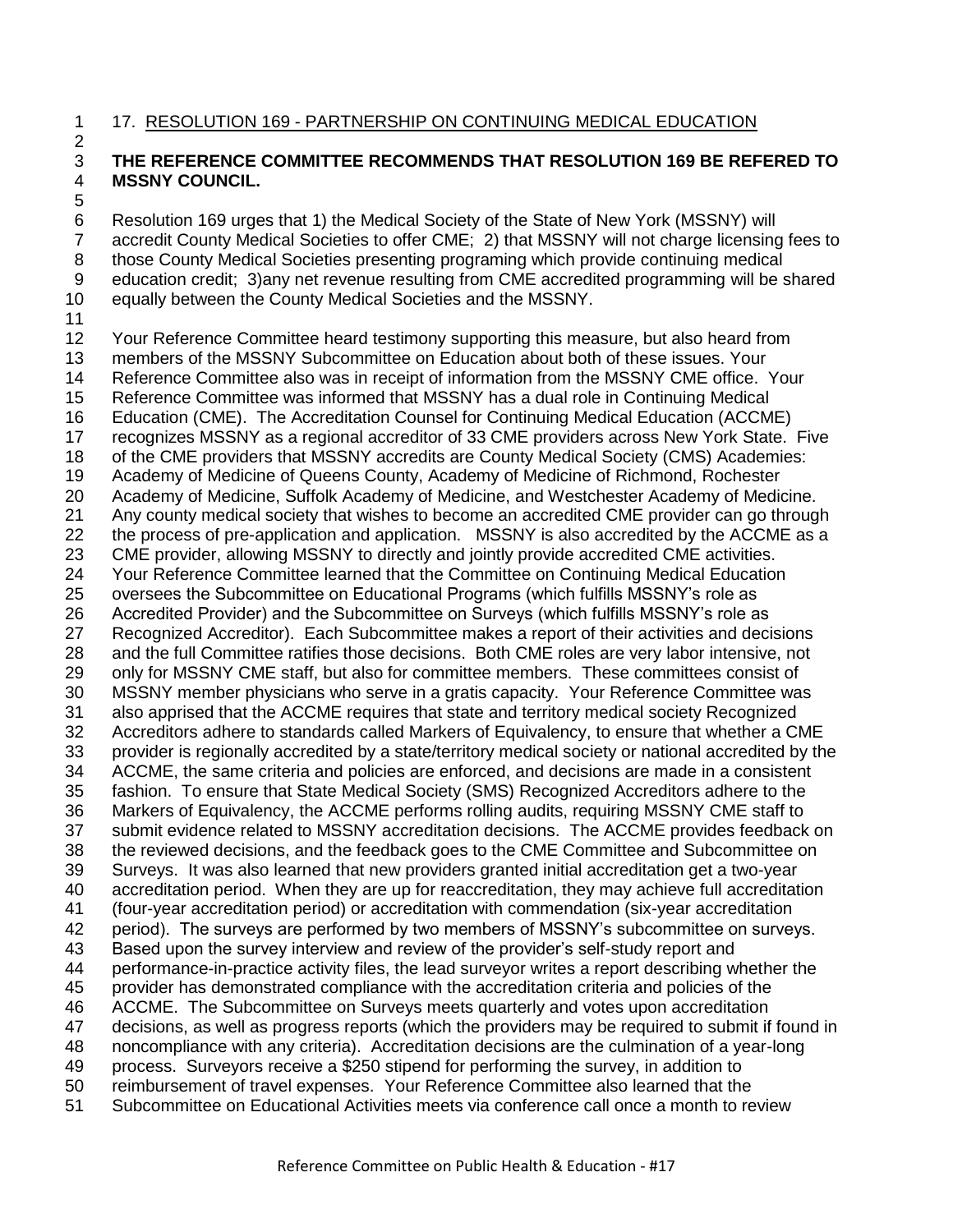applications for CME activities submitted either by MSSNY staff (for directly provided activities) or by institutions that are not accredited CME providers (for jointly provided activities), perform post-activity analysis of CME activities that have already taken place (to evaluate whether activities succeeded in achieving the changes for which they were designed), and to review changes and updates issued by the ACCME for CME providers. This process is quite labor-intensive.

 The ACCME charges MSSNY annual fees for both CME roles. In 2018, the Recognized Accreditor fee was \$650/provider. MSSNY has not raised the annual fee for providers since 2014, when the fee rose from \$1200 to \$2000 for non-CMS providers. For the County Medical Society Academies, the annual fee has not gone up since 2012, when it rose from \$250 to \$550. In 2012, the ACCME had just raised its per-provider fee from \$250 to \$450. Since then, the fee has increased four times (to \$550 in 2013, \$575 in 2016, \$600 in 2017, and \$650 in 2018). The majority of MSSNY CME programs are issued to physicians free of charge—despite the fact that there is staff time involved in the preparation of these programs, physicians' time who serve as faculty, and for continuous follow up in the forms of numbers, tests and accounting purposes. Additionally, there is the cost maintaining the CME website, and ensuring that it complies with the ACCME rules for enduring materials. There are also costs associated with the MSSNY maintaining the webex system for use during live seminars. For all these complexities, your Reference Committee recommends that the resolution be referred to the MSSNY Council and to the Board of Trustees which makes the financial decision on matters such as these.

#### 18. RESOLUTION 156 - LICENSE TO BUY ALCOHOL

## **THE REFERENCE COMMITTEE RECOMMENDS THAT RESOLUTION 156 NOT BE ADOPTED.**

 Resolution 156 urges that the Medical Society of the State of New York encourage the State of New York to institute an alcohol purchasing license to all citizens who wish to buy alcohol, with regulations regarding safe use of alcohol as a requirement for the license to continue Your Reference Committee heard limited testimony in support of this resolution and much testimony against it. Your Reference Committee agrees that there already exists a system for the public right to purchase alcohol and that there are consequences if there is a violation of this right. Your Reference Committee also thought that there would be significant costs associated with establishing this system, administering the licenses and for setting up a system for the revocation of said license. The majority of testimony received indicated opposition for this resolution. Therefore, your Reference Committee recommends non-adoption.

- 19. RESOLUTION 165 CHANGE THE SCHEDULE CLASSIFICATION OF TESTOSTERONE
- **THE REFERENCE COMMITTEE RECOMMENDS THAT RESOLUTION 165 NOT BE ADOPTED.**
- 

 Resolution 165 request that the Medical Society of the State of New York urge legislative or regulatory change reclassifying Testosterone to a lower schedule category. 

- Your Reference Committee heard testimony in support and opposition to this resolution. Under
- New York law, anabolic steroids are classified as Schedule II controlled substances.
- Prescription for Schedule II controlled substances may not be refilled. New York State, due to